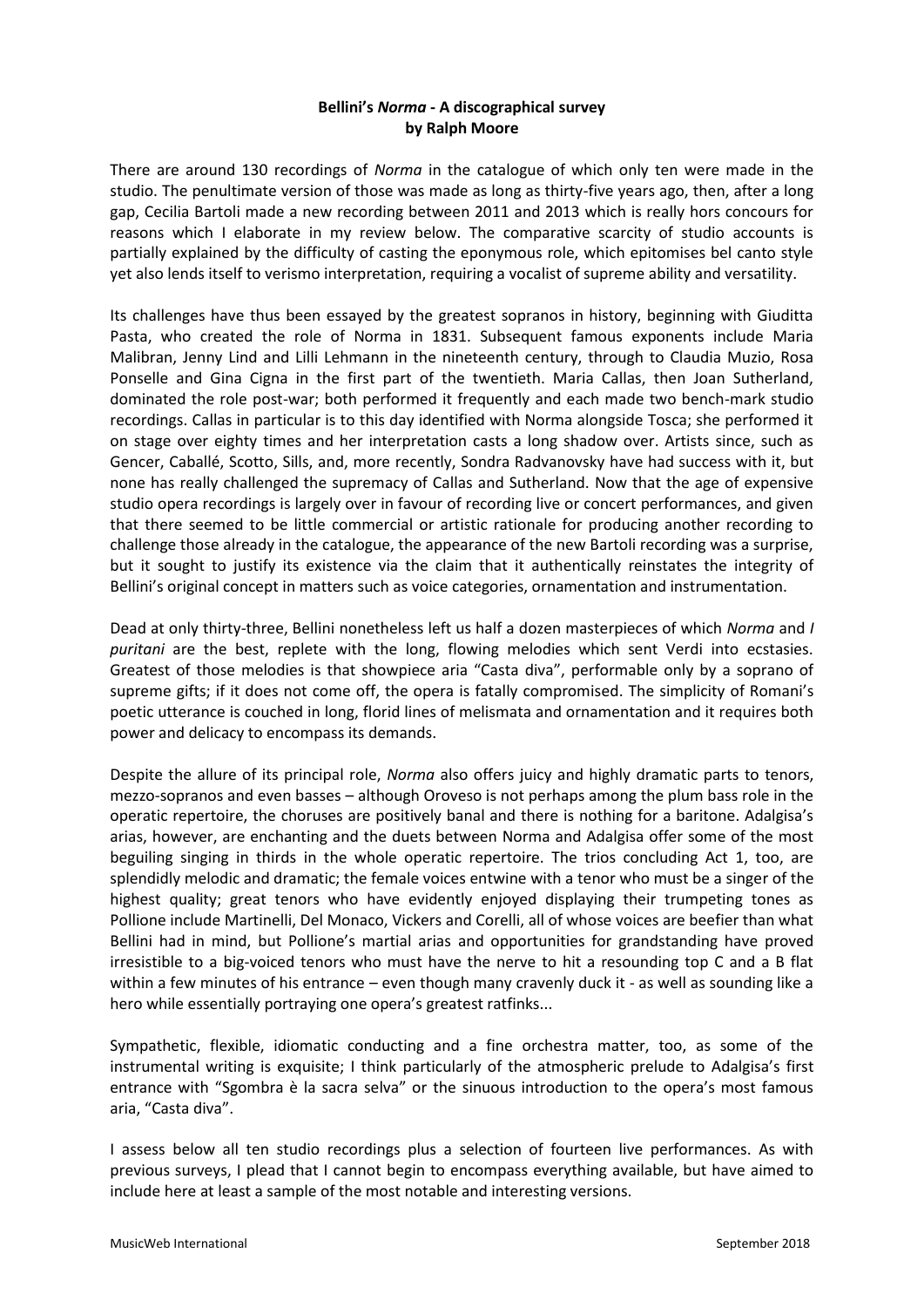#### **The recordings**

#### **Vittorio Gui – 1937 (studio mono) Cetra, Grammofono 2000, Opera d'Oro**

Orchestra - EIAR Torino Chorus - EIAR Torino

Norma - Gina Cigna Adalgisa - Ebe Stignani Pollione - Giovanni Brevario Oroveso - Tancredi Pasero Clotilde - Adriana Perris Flavio - Emilio Renzi

The first voice we hear is that of one of the great basses of that era, Tancredi Pasero whose, vibrant, flickering voice with its fast vibrato pins backs the listener's ears. Vittorio Gui, who also conducts an excellent performance starring a young Callas in 1952 and reviewed next, really keeps things moving so that the opera does not degenerate into a series of set pieces but relaxes during the most affecting passages such as the duet "Mira, O Norma" to accommodate his singers and allow their music to breathe. Tenor Giovanni Brevario has not the subtlest or most beautiful voice but he gives a strong, virile account of Pollione. Cigna has none of Callas' verbal acuity with the text but she has a big, ductile soprano with a mezzo-ish tint and some slight squalliness up top betraying its origins in that tessitura. She conveys a regal grandeur, albeit in a generalised way, and the pyrotechnics hold no terrors for her. She is matched by a young Ebe Stignani in majestic voice, with a resonant lower register and the steadiest of lines; she blends beautifully with Cigna.

Until the slurring inherent in the original 78s has been corrected via a Naxos or Pristine-type of remastering this cannot be a strong recommendation as the constant slips and slides in pitch are disconcerting, but it remains recommendable as a supplement for the enthusiast tolerant of historical recordings, as the quality of performance is high.

#### **Vittorio Gui – 1952 (live mono) Warner, EMI**

Orchestra - Covent Garden Chorus - Covent Garden

Norma - Maria Callas Adalgisa - Ebe Stignani Pollione - Mirto Picchi Oroveso - Giacomo Vaghi Clotilde - Joan Sutherland Flavio - Paul Asciak

On first listening, I was immediately struck by the firm, vibrant Oroveso, Giacomo Vaghi, then the neat, virile tone of the Pollione, Mirto Picchi - a pity he completely shirks the opening top C and even ducks the concluding B flat in "Me protegge". Callas is never less than stellar in all the extant recordings, both live and the two studio versions, and here she is once more in best voice for a role which surely resonated more with her than Tosca, a character she actively disliked for all that her assumption was definitive. With Stignani's entrance we enter operatic heaven; her duets and trios with Picchi and Callas are sheer delight.

Gui conducted the first complete recording fifteen years earlier and is completely at home in this music.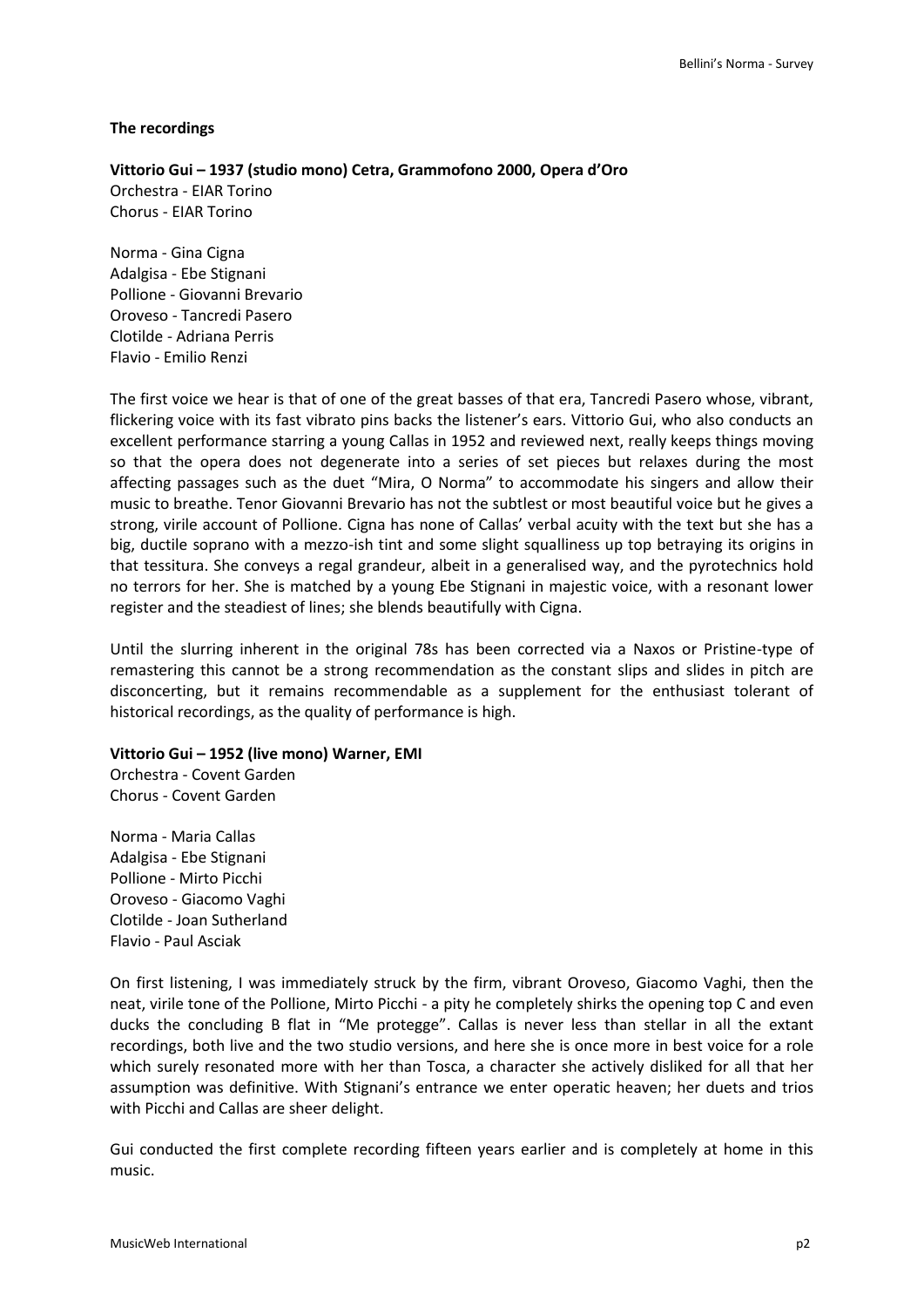The sound is too poor – brash, tinny and a bit papery up top – for this to be a prime recommendation but it's listenable if you are habituated to historical sound. (This was for me the discovery of the whole collection in the "Callas Live" set from Warner.)

## **Antonino Votto – 1953 (live mono) Divina**

Orchestra - Teatro Verdi di Trieste Chorus - Teatro Verdi di Trieste

Norma - Maria Callas Adalgisa - Elena Nicolai Pollione - Franco Corelli Oroveso - Boris Christoff Clotilde - Bruna Ronchini Flavio - Raimondo Botteghelli

It needs to be emphasised that this Divina issue is as authentic and complete a record of the live 1953 performance as can be bought, whereas the Melodram issue from 1991 is a complete hodgepodge of a fabrication, patching the final result with snippets from recordings made between 1949 and 1958; thus, less than half the music there is from that evening of 19th November, 1953. No doubt Melodram aimed simply to produce as close a representation as possible of that evening of November 19th but it isn't an honest product insofar as the labelling gives no indication of the disparate sources or of the fact that less than half of the music is from Trieste - it was in fact ultimately withdrawn.

This Divina issue, however, is the real thing, having collected and re-mastered all the surviving excerpts of the Trieste recording as could be found. It is thus almost complete, running to 100 minutes; notable omissions are the overture and practically two thirds of the music from the Act I duet "Oh rimembranza!" but it would seem that this is as good as we are ever going to get unless more supposedly lost material emerges.

All this and more regarding other Callas "fakes and forgeries" is explained in detail by Callas enthusiasts and experts Milan Petkovic and Dr Robert E. Seletsky in the extensive and fascinating CD-ROM support material, which includes articles regarding Callas in *Norma*, *Tosca* and *Turando*t, photographs, reviews, audio samples, discographies and a catalogue.

Having said all that, it must be admitted that even after expert clean-up the muddy, distorted, mono sound, plagued by interference, is such that it can only appeal to historical buffs. Ensemble is a murky mess; Individual voices, however, emerge comparatively unscathed and with a cast such as this it is there that most interest will be concentrated, opening with Christoff's grand, steady and imposing Oroveso - his only one on record and easily the best of all accounts of the High Priest. Corelli is in his sappiest, most ringing voice, the youthful tremulousness in his vibrato now under control; despite the sheer size and voluptuousness of his sound he employs some pleasing subtleties such as careful diminuendos - which became his trade mark and which perhaps contributed to his decline. As is so often the case with a role which demands vocal heft and a trenchant lower register, Elena Nicolai sounds a too mature and stentorian for the supposedly young and vulnerable Adalgisa, but she shares that minor handicap with many a successful exponent of that role such as Stignani, Cossotto and Tourangeau - and the voice per se is splendid.

Callas is in her finest vocal estate, just during her dramatic weight loss period and the onset of insecurities. This is arguably her best "Casta diva" and virtually everything goes as she intends it to. The later refinements which accompanied encroaching frailties are missing; she sings "straight" and very beautifully. Were the sound better, I would unhesitatingly recommend it as her best outing as Norma, but I still return to the 1955 performances with the same conductor and the other with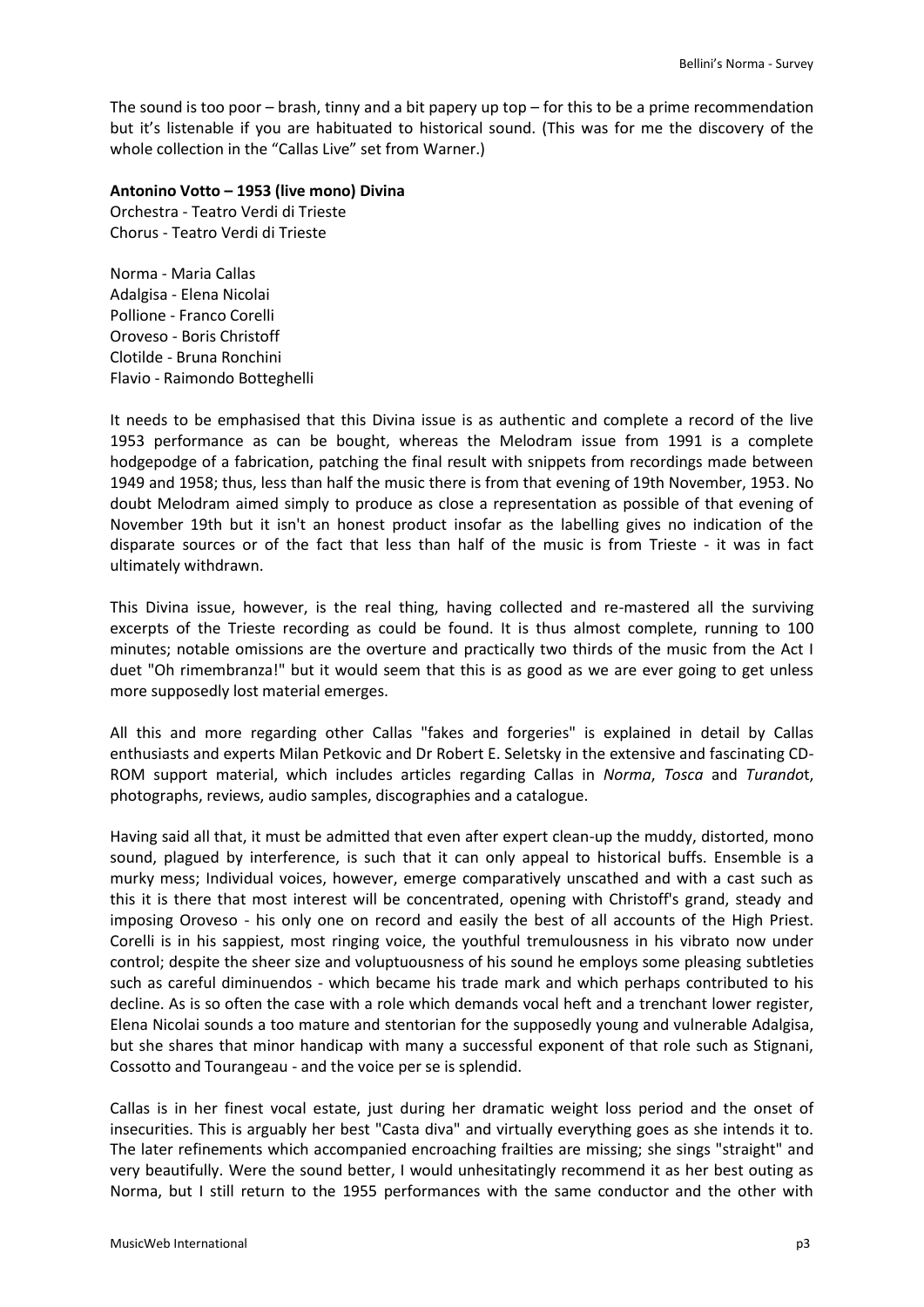Serafin, and even to the 1960 studio recording for the benefits of enhanced insight and more grateful acoustics.

This is perhaps the best sung of all Callas' various recordings of *Norma* even if it is still in trying, albeit re-mastered, sound. It also offers a lot of fascinating support material on CD-ROM.

#### **Tullio Serafin – 1954 (studio mono) Warner, EMI, Naxos, Brilliant**

Orchestra - Teatro alla Scala Chorus - Teatro alla Scala

Norma - Maria Callas Adalgisa - Ebe Stignani Pollione - Mario Filippeschi Oroveso - Nicola Rossi-Lemeni Clotilde - Rina Cavallari Flavio - Paolo Caroli

I cannot give this recording an unqualified recommendation when there is competition of far greater quality provided by Callas herself in her other recordings. No other artist, including Sutherland or Caballé, can touch her from interpretative point of view, but if you want to hear her worthily partnered, too, you need to go elsewhere

In truth, that great artist Ebe Stignani was sounding too mature for Adalgisa by this stage of her career, Filippeschi is very ordinary and blaring as Pollione and Rossi-Lemeni is gruff, gritty and unsteady of line compared with the smooth production of Zaccaria. I readily admit that if no other recordings with Callas were available, I'd probably be happy with it. I keep the highlights disc, just to hear Callas in best, youthful voice, but there are better options for a complete recording.

## **Tullio Serafin – 1955 (radio broadcast, mono) Frequenz, Opera d'Oro**

Orchestra - RAI Roma Chorus - RAI Roma

Norma - Maria Callas Adalgisa - Ebe Stignani Pollione - Mario Del Monaco Oroveso - Giuseppe Modesti Clotilde - Rina Cavallari Flavio - Athos Cesarini

Callas is again in superb voice here but her performance for Votto later the same year is marginally even better; furthermore, the later recording at La Scala, reviewed immediately below, now enjoys the considerable advantage of Pristine's remastering as well as having a better cast all-round. Stignani's mezzo sounds rather too mature for Adalgisa - indeed, her majestic delivery rather negates any impression of vulnerability or naivety - and there is audible wear in her tone. Serafin moulds the music more effectively than the passive Votto but that is not enough to swing the balance in favour of this recording compared with the RAI/Pristine issue.

#### **Antonino Votto – 1955 (live mono/Ambient Stereo) Pristine**

Orchestra - Teatro alla Scala Chorus - Teatro alla Scala

Norma - Maria Callas Adalgisa - Giulietta Simionato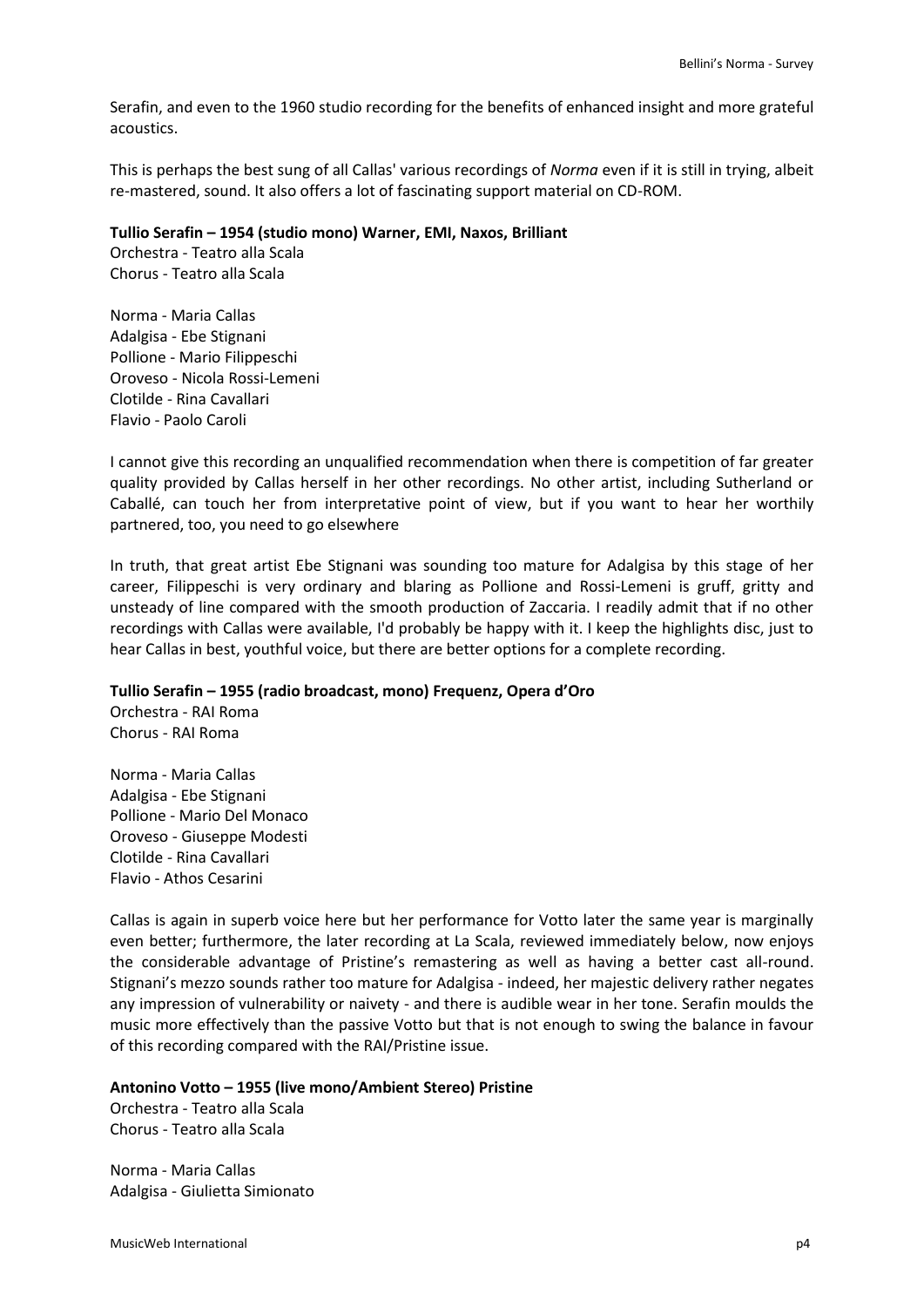Pollione - Mario Del Monaco Oroveso - Nicola Zaccaria Clotilde - Gabriella Carturan Flavio - Giuseppe Zampieri

Pristine Sound Engineer Andrew Rose tells us in the liner-notes that his research into which Callas *Norma* to re-master indicated that this live 1955 performance was the best candidate - and I agree with him. This performance probably enshrines the best of all Callas' many assumptions of this role and Simionato's Adalgisa, in particular, is a performance to treasure. Del Monaco is a real Helden-Pollione but not brutal or insensitive, nor necessarily inferior to Corelli's equally virile Roman in the studio recording. Votto is a relaxed, pliant accompanist, reluctant to impose himself upon four such experienced and musical soloists - and the supporting roles are well taken, too.

The RAI broadcast from earlier the same year is also estimable; it has the same two principals and the advantage of Serafin's more flexible conducting over the rather staid Votto but it must also be said that the great Ebe Stignani was by that stage of her career rather mature for the youthful Adalgisa, Giulietta Simionato's impassioned singing is more apt, and Zaccaria is marginally preferable over Modesti as Oroveso.

Rose tells us that his investigations revealed that the tapes of both this and that RAI performance were sharp. He has corrected this fault here with the result that the voices sound fuller, richer and altogether easier on the ear. Flutter has been removed and individual sound strands emerge more cleanly and better differentiated instead of melding into the familiar orchestral mush. Following the practice of previous issues, Rose has resorted to substituting the overture missing from the original recording with that from the RAI broadcast and no-one is likely to complain or hear any difference. The Pristine "Ambient Stereo" treatment also lends added presence to the rather thin, scratchy sound whose relative inadequacy is more noticeable in purely orchestral rather than vocal passages. This will never be an aural treat but Pristine's re-mastering has given us the best we are ever going to hear.

As the years go by, it is increasingly apparent that we shall not hear the likes of either Callas or Del Monaco again. Even if their emphatic and even stentorian delivery is sometimes rather removed from what we might expect from a quintessential bel canto opera we hear great delicacy and some lovely divisions from Callas in her big arias. There will always be some flap and wobble even in her finest recordings but these flaws are negligible alongside her peerless ability to inflect the music with unforgettable intensity and pathos; this cleaned-up recording remains the finest memorial to her most famous role.

## **Gabriele Santini – 1958 (live mono) Opera d'Oro, Myto, Living Stage, GOP**

Orchestra - Teatro dell'Opera di Roma Chorus - Teatro dell'Opera di Roma

Norma - Anita Cerquetti Adalgisa - Miriam Pirazzini Pollione - Franco Corelli Oroveso - Giulio Neri Clotilde - Giannella Borelli Flavio - Piero De Palma

Anita Cerquetti's career was very short, so any addition to the two commercial recordings she made is welcome, and this is the most famous of her live performances, made at her peak while only twenty-six years old. Her career was to last only four more years and one can only wonder what she might have done had she been able to continue but it was not to be.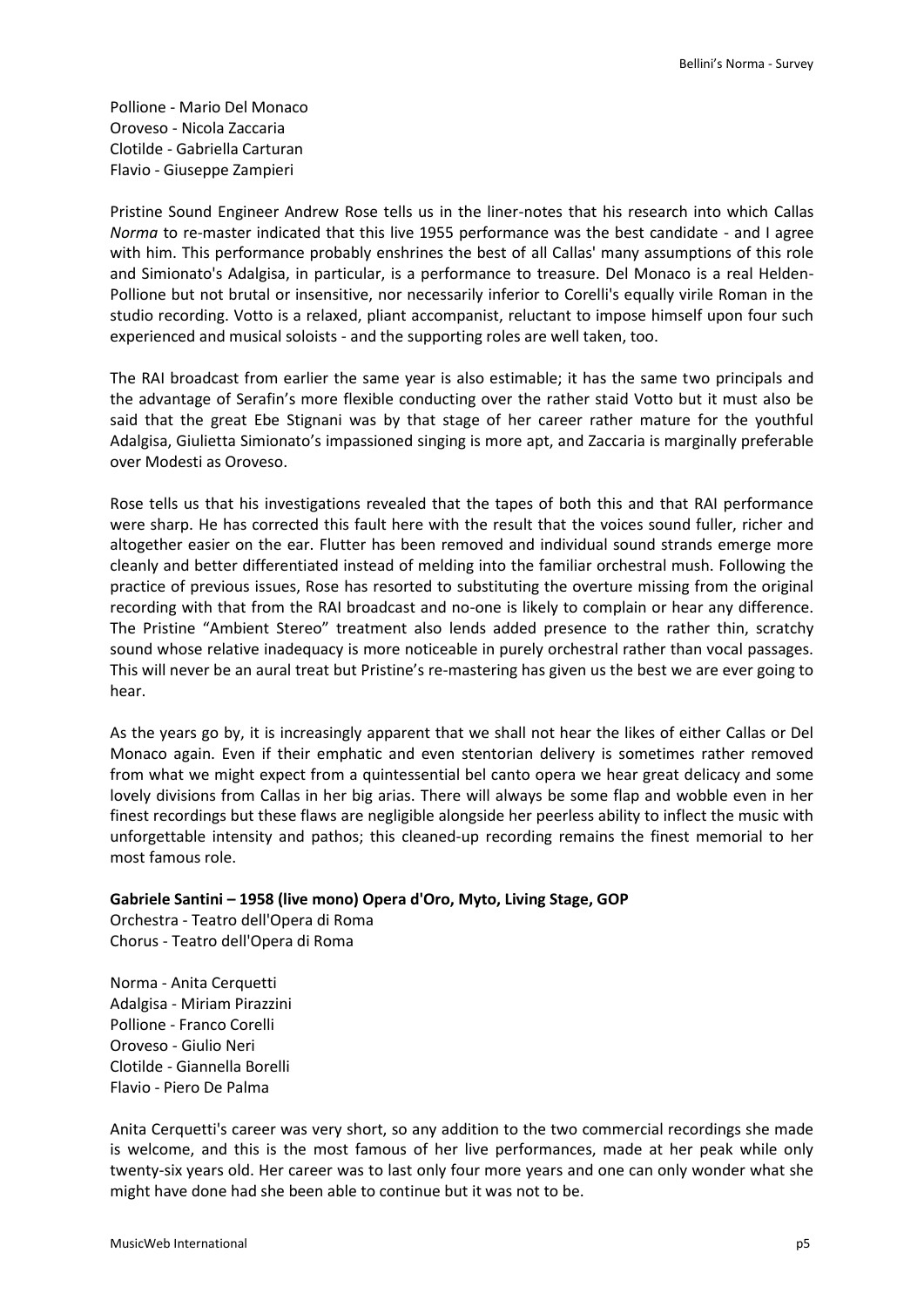The fame of this performance is enhanced by the fact that she took over from an ailing Maria Callas and triumphed as Norma. Italian audiences loved her and you can clearly hear why here. I say "clearly" but in fact the sound is pretty dismal and it makes little difference which label you buy - Opera d'Oro, Myto, Living Stage or GOP - they are all the same as the sound is irredeemably dim and distant and I doubt whether even Andrew Rose could work much Pristine magic on it, although he has yet to try. It is dry, peaky and boomy, the orchestra and chorus badly recessed, so that we can only just hear how energised the choral singing and conducting are; Santini was of course a safe pair of hands.

But the cast is stellar: Corelli is in finest, most ringing and heroic voice, the vibrato attractively fast but not irksome or obtrusive in the way that early in his career earned him the cruel nickname "Pecorelli" ("Little sheep" or perhaps better, "Baa-lamb"). He is impassioned and virile; surely the best Pollione ever. Giulio Neri's bass is impressively cavernous, if rather "woofy" to my ears; a mere four months later this great artist was dead from a heart attack at only 49. Miriam Pirazzini is very good, if not quite n the same class as the greatest exponents of the role of Adalgisa, such as Stignani, Simionato, Cossotto, Ludwig and Horne. The supporting cast features the ubiquitous comprimario tenor Piero De Palma and Sumi Jo's teacher, Gianella Borelli.

But what of Cerquetti? Hers was a huge, clear, bright, steady soprano, utterly even throughout its range (if with a slightly "short" top with the occasional slightly screamed top C), tackling the coloratura with ease, evincing no strain in sustaining long legato lines and bringing plenty of temperament to her characterisation. Perhaps all she lacks is the last ounce of individuality which marks out the Normas of Callas and Ponselle, but her Norma is still mightily secure and satisfying. She brings surprising delicacy to the conclusion of "Casta diva" and the enraptured audience moos with pleasure, awarding her an ovation which lasts over two minutes and is included in its entirety here. The series of duets between Norma and Adalgisa at the beginning of Act 2 is sublime.

This cannot be a first recommendation but it is surely a desirable supplement for the *Norma*  aficionado, as long as the trying sound can be endured.

## **Tullio Serafin – 1960 (studio stereo) Warner, EMI**

Orchestra - Teatro alla Scala Chorus - Teatro alla Scala

Norma - Maria Callas Adalgisa - Christa Ludwig Pollione - Franco Corelli Oroveso - Nicola Zaccaria Clotilde - Edda Vincenzi Flavio - Piero De Palma

This recording has the advantage of being studio recorded in good stereo sound – very welcome after all those tinny, live mono recordings - and also partners Callas with superlative singers in Corelli, Ludwig and - for the third time - Zaccaria. Callas' voice had not so much deteriorated by the time of this recording, apart from a few flapping top notes; the decline in her voice was not a linear process, as her later recordings of *La gioconda* and the 1960 *Norma* testify, Furthermore, there are huge compensations in the delicacy of her characterisation; she introduces new subtleties and even when her voice does not quite do her bidding you can sense the emotions guiding it.

The cast here is glamorous and indeed there is an air of glamour about the whole thing, starting with Corelli's glorious tenor. I just drink in Corelli's voice and when he obliges us by sailing up to the top C that occurs a few bars into his first aria, "Meco all'altar di Venere", I can't stop grinning. There is a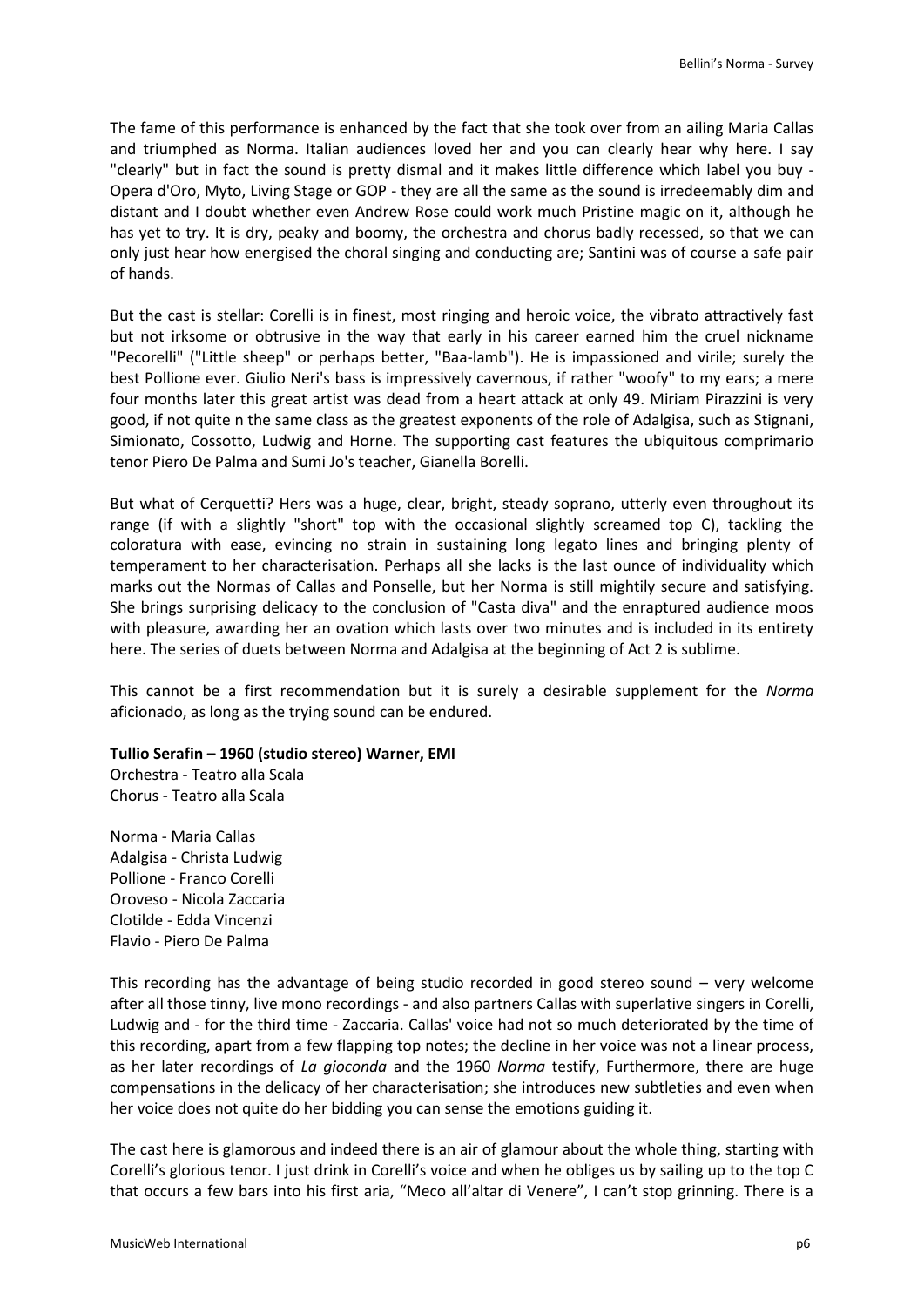such pathos, such tenderness, such a depth of suffering in Callas' vocalisation that I can easily forgive the odd wobble and a little loosening. Ludwig was a clever and unexpected choice; she has depth of tone without sounding the least bit too old and the role sits squarely in the middle of her lustrous mezzo-soprano and the fervent feeling with which she invests "Deh, proteggemi, O Dio!" matches Callas for intensity.

Serafin has the advantage of an orchestra which plays beautifully and he supports his singers ideally without unduly lingering. The cumulative combination of the advantages of this recording makes it highly desirable.

#### **Richard Bonynge – 1964 (studio stereo) Decca**

Orchestra - London Symphony Orchestra Chorus - London Symphony Orchestra Chorus

Norma - Joan Sutherland Adalgisa - Marilyn Horne Pollione - John Alexander Oroveso - Richard Cross Clotilde - Yvonne Minton Flavio - Joseph Ward

It is true that I sometimes find Bonynge's beat here a bit limp and I concede that to love this set you must have a taste for Sutherland's soprano. To some, she was and remains the prima donna assoluta in her chosen territory and even if she sometimes lacks the variety of a soprano sfogato like Callas, her singing per se is often simply breath-taking. What trills, what legato, what agility. As always, the power as she rises up and above the stave is astonishing and she is worthily partnered, especially by Marilyn Horne who, despite being neither the soprano for whom the role was written or having a voice which sounds as if it would complement her Norma, seems to match Sutherland perfectly. One reason is the complete unity of their phrasing; they listen carefully and match each other perfectly in those passages in thirds.

Both Americans John Alexander and Richard Cross, despite having distinguished careers, were relatively little recorded but they really shine here, having refined, passionate, properly registered voices of the old school. Alexander is especially virile and impressive, avoiding the clumsiness which sometimes afflicted the Pollione of tenors like Del Monaco and Corelli without ever sounding effete.

You can find some very strange, absurd and off-base reviews of this landmark recording. It was Norma, along with Lucia and Alcina which put Sutherland on the map as one of the greatest dramatic-lyric coloratura sopranos ever and enabled her to consolidate what Callas had begun in wresting such roles away from tweety-birds to big-voiced singers able to do them proper justice. One of the daftest things I read too often is the "theory" that she was a pushed-up mezzo; I am quite certain that no singer whose true Fach lay in a lower tessitura could expand the way she does as she soars up to top C, D and E-flat.

The later recording has its merits but this is closer to perfection and captures Sutherland in her youthful prime shortly after she burst upon the operatic world.

## **Gianandrea Gavazzeni – 1965 (live mono) Myto**

Orchestra - Teatro alla Scala Chorus - Teatro alla Scala

Norma - Leyla Gencer Adalgisa - Giulietta Simionato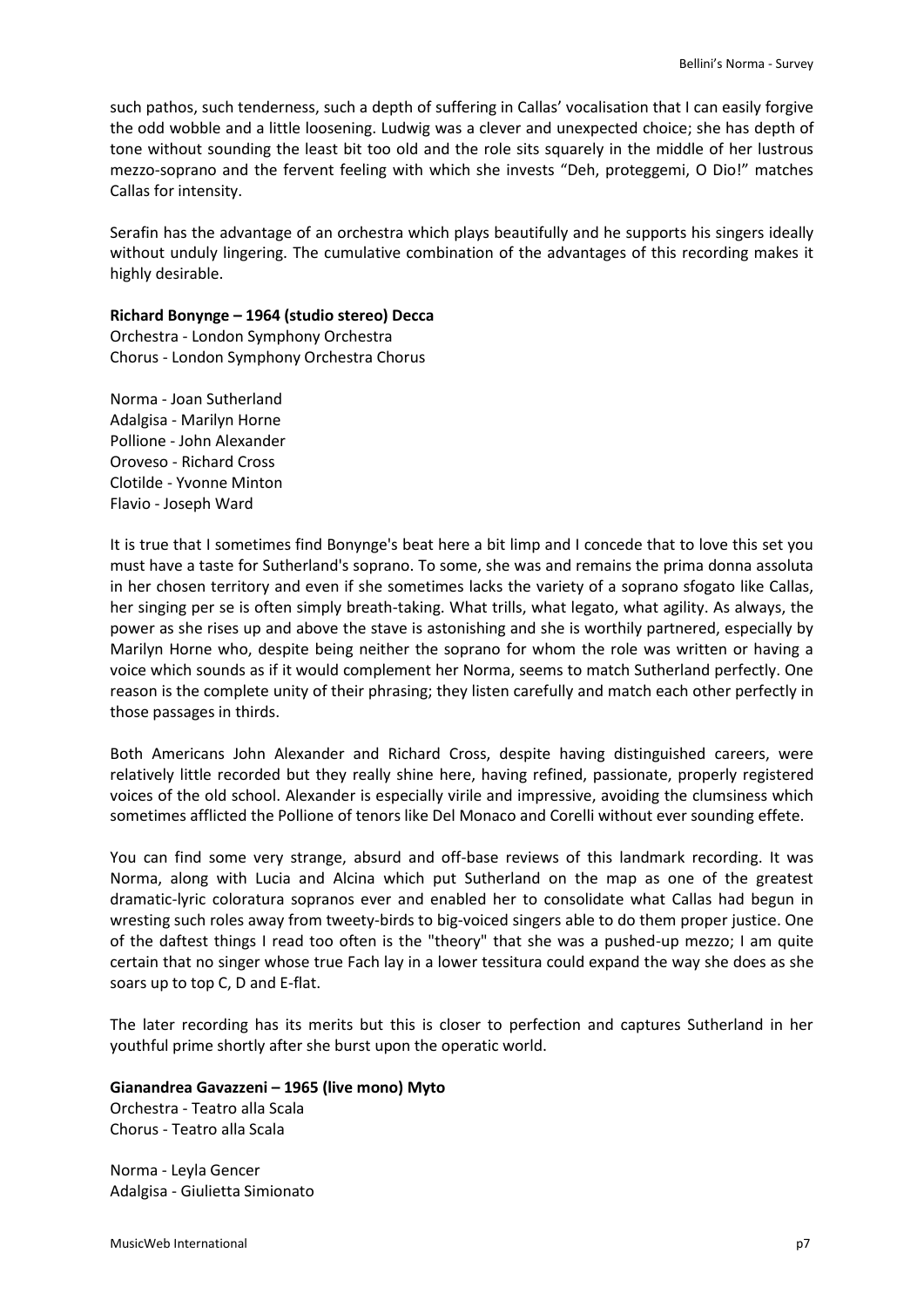Pollione - Bruno Prevedi Oroveso - Nicola Zaccaria Clotilde - Luciana Piccolo Flavio - Piero De Palma

Recording companies lamentably neglected Leyla Gencer, so we invariably have to hear her in what used to be called "pirate" recordings. This one is in excellent mono sound, conducted in spirited fashion by the ever-reliable Gavazzeni. This was obviously a prestigious production with a star cast of La Scala regulars. Matters open promisingly with Zaccaria's instantly-recognisable bass although the potential weak link is the tenor, Bruno Prevedi – a good but never quite front-rank singer. He had an attractive, baritonal timbre which reminds me of Bonisolli and no unpleasant mannerisms. He is not especially stylish and sometimes a bit effortful, edging just under the note, but he is just about competent. The trouble is, much better tenors like Corelli ring in the ears.

Of course, Gencer is wonderful; she, too, has an inimitable tone: rich, flexible, with a little glottal catch in it which is always suggestive of tears and the audience clearly approves. She is matched by Simionato whose powerful mezzo negotiates Adalgisa's music easily even if she sounds too smoky, stentorian and sophisticated for the role. Their partnership will appeal to many, Gavazzeni allows them to linger over the cantilena passages in their duets and their voices blend and entwine deliciously. However, there are some intonation issues there, too, and other recordings offer a more completely satisfying experience.

#### **Silvio Varviso - 1967(studio stereo) Decca Eloquence**

Orchestra - Santa Cecilia Chorus - Santa Cecilia

Norma - Elena Souliotis Adalgisa - Fiorenza Cossotto Pollione - Mario Del Monaco Oroveso - Carlo Cava Clotilde - Giuliana Tavolaccini Flavio - Athos Cesarini

My own copy of this 2CD set was expertly and privately re-mastered for personal use and not as a commercial issue, but this Decca recording has now once more become available to both lovers of the opera and of Elena Souliotis (spelled "Suliotis" in her earliest public incarnation), whose career and indeed life were both sadly curtailed; she died of heart failure aged 61 having long previously retired.

I am indebted to my skilled amateur sound engineer friend who provided me with the CDs for the following information: originally released in 1968, it was one of the last LPs to be issued in both mono and stereo versions, although the latter was available only in the US, on the London label. It remained available through the early 70's after only one pressing batch and then disappeared, apart from the highlights discs on both Decca and London.

In fact even that "complete" recording was not: in order to fit it onto four LP sides rather than the normal six, the producers opted to trim it by adopting the regular, small stage cuts and some of what must admittedly be adjudged the more banal music, such as the first rum-ti-tum Druid march before "Casta diva", which is in any case repeated later, some cabaletta repeats, an internal cut in "Qual cor tradisti, qual cor perdesti" and, more substantially, the whole first scene of Act II, "Ah! del Tebro". This reduces the role of the chorus and considerably shortens Oroveso's part to that of an "extended comprimario". It is strongly sung by Carlo Cava but the reduction in his music is no great loss and what remains is priceless: three great voices giving it their all. For me, as so often in this opera, the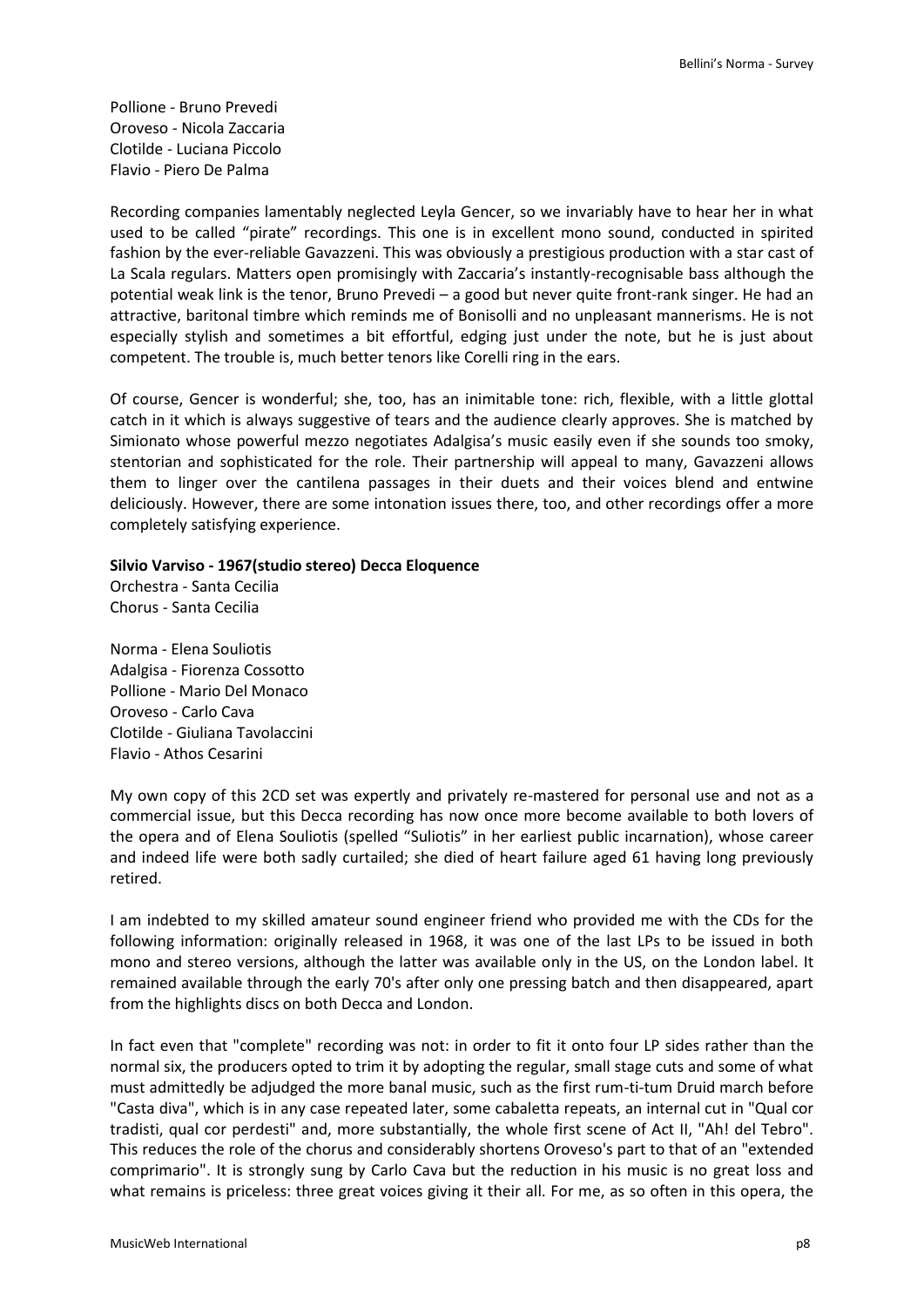highlight is the extended trio at the climax concluding Act I; we shall not again hear three voices like theirs singing out with such wild abandon.

Del Monaco was in his early fifties when this recording was made and beginning to slide in his attack on top notes but still in typically marvellous, trumpeting voice, even if he may be heard to greater advantage in live recordings with Callas in the mid 1950's.

Souliotis' good fortune was to arrive on the operatic scene just as Callas' star was dimming; her mistake was to attempt and give too much too soon. Only 24 at the time - under half her tenor's age - she clearly lacks a finished technique: the registers are disjointed and she sometimes resorts to a strange, disembodied and unsupported crooning when trying to sing high-flying passages softly, as in "teneri figli", and yet it is too easy to carp when so much else is simply wonderful. I find that her voice exercises a strange fascination, it is such an individual instrument. Comparisons with Callas are inevitable, not to the detriment of either singer, but because both have such a gift for enlivening and declaiming text and both make such telling use of their trenchant lower registers at such points as in her recitative before "Casta diva" on "Romani" and "morra", and "ed odio" at the beginning of Act II. Vocal production can be lumpy and vibrations fluttery, yet she can cope with the fioriture of "Ah! bello a me ritorna" and the sheer size of the instrument matches that of her fellow singers.

We are blessed in the presence of the young Fiorenza Cossotto in one of her most celebrated roles, which she sang alongside Callas; she is simply flawless, easily encompassing the wide tessitura of Adalgisa's part and absolutely thrilling when singing her duet with Del Monaco.

The recording is excellent, made in a big, broad acoustic rather than the over-miked sound we hear too often today which is presumably engineered to compensate for voices being too small. Varviso's conducting is wonderfully energised; he takes quite a few passages a little faster than is normal - for example, the glorious harmonised-in-thirds music whose soft tread accompanies Adalgisa's first entrance - but he also knows when to relax and give his singers space - and sometimes Souliotis evidently really needs it simply to get the notes out; this is one of the killer roles of all opera. This was, Souliotis apart, an all-Italian production and it is infused with dramatic energy. The cuts mean it cannot be a first recommendation but I love it.

## **Richard Bonynge – 1969 (live mono) Opera d'Oro**

Orchestra - Teatro Colón (Buenos Aires) Chorus - Teatro Colón (Buenos Aires)

Norma - Joan Sutherland Adalgisa - Fiorenza Cossotto Pollione - Charles Craig Oroveso - Ivo Vinco Clotilde - Tatiana Zlatar Flavio - Orazio (Horacio) Mastrango

This set is a terrific bargain; not only do you get the finest of extant recordings, live and studio, of Sutherland's Norma but you get it in excellent sound and with a superb supporting cast. Sutherland sounds both more vocally "released" and more profound in characterisation; I think the process of studio recording and the difficulties inherent in capturing her vast voice inhibited her and here you can hear her let rip free of constraint. That's just as well, because in 1969 the stentorian Cossotto is just entering upon her default grandstanding mode of singing everything con gusto - great for Amneris but hardly apt for the passive, suffering Adalgisa. Still, her singing as vocalisation per se is thrilling, even if her audible gasps of breath intake, her "life begins at forte" approach and the way she signals then pounces on a high note can all be distracting mannerisms; she was obviously intent upon avoiding being upstaged by Sutherland and takes every opportunity to plunge thunderously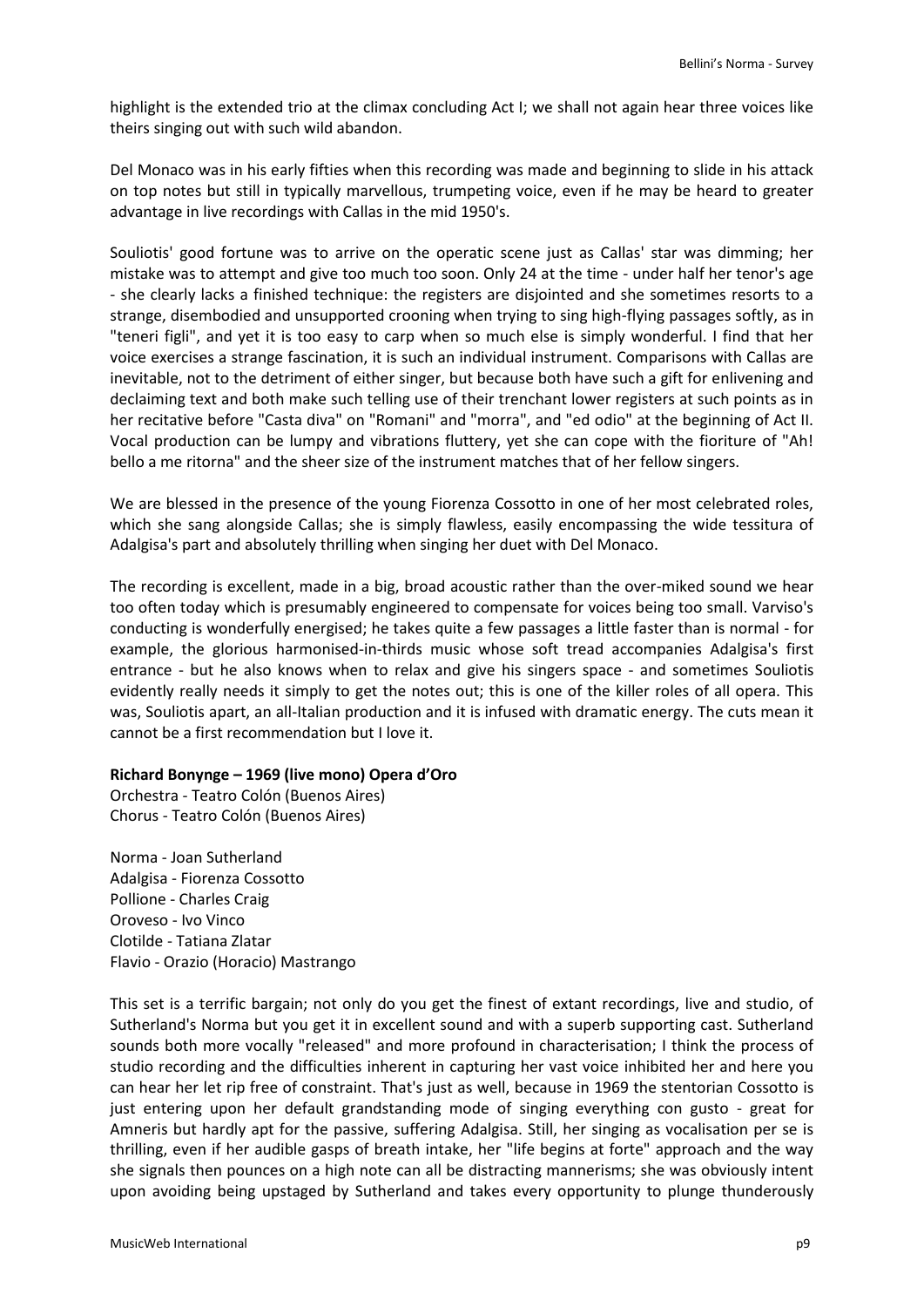into her lower register and belt out the B's to match Sutherland's higher top notes, even when it's not very musical. Meanwhile, Sutherland's coloratura is perfect, better than in any other account of hers I have heard; this, combined with that greater depth of feeling, makes this performance her best.

Bonynge, too, sounds more relaxed and pliant, yet also energised, in this live performance. He has the advantage of first-rate singers even if the Colon orchestra is not always sweetly tuned. While Corelli will always be my benchmark for Pollione, the under-rated and under-valued (in the UK, at least) Charles Craig runs him close, a little scooping and the occasional hard top note apart. He sounds like a great tenor - which I think he must have been. Cossotto's then husband, Ivo Vinco, makes a great job of Oroveso; he had a beautiful, Italianate bass with plenty of bite and rises to the company he is in on stage.

I still return to the 1960 Callas recording for the ultimate *Norma* but this one preserves the miracle that was Sutherland's Norma without your having to compromise on the performance as a whole, as everything else is so good. Audience noise is minimal except for vociferous applause. I suspect that either the transfer or the original tape is slightly sharp but it doesn't bother me. The sound is good, clear mono – so full that at first I thought it was primitive stereo.

NB: be aware that a faulty copying process resulted in earlier Opera d'Oro issues of this recording suffering from two faults: unwanted gaps between tracks when the music was supposed to be continuous and a transfer a whole tone too high; this was apparently a flaw peculiar to a particular batch, now mostly corrected apart from the minimal sharpness I note above, so check that you have one of the later issues if you buy it.

## **Oliviero De Fabritiis – 1971 (live stereo)**

Orchestra - NHK Symphony Orchestra Chorus - Chorus

Norma - Elena Souliotis Adalgisa - Fiorenza Cossotto Pollione - Gianfranco Cecchele Oroveso - Ivo Vinco Clotilde - Anna Di Stasio Flavio - Franco Castellana

For fans of Souliotis and the opera in question, the main advantage of this live recording over the abridged studio recording she made four years earlier lies in the fact that it delivers the whole score and Souliotis is, if anything, in marginally more secure voice despite all her failings and frailties and the fact that her career was virtually over a mere couple of years later.

It is still a Marmite voice; listening to proceedings here I felt like a shuttlecock battered between two extremes of delight and frustration. At times the intensity of Souliotis' singing is mesmerising; sample the opening of Act II from the recitativo "Dormono entrambi" through to "Teneri figli". Yet I advise no-one to listen to the first minute of track 21, CD1, "Ah sì, fa core, m'abbracciami" unless you want to hear some really poor and squally singing from our wayward heroine. There are perhaps too many ugly moments for repeated listening but to offset that, there are also many moments when she sounds uncannily like Callas and plumbs the same emotional depths. Hers was a huge, commanding voice with a pronounced break between the registers which, again like Callas, she exploits for great emotional effect. Sometimes her fioriture are clean, sometimes sloppy and laboured; at certain key points she sings precisely and at others she sounds laboured and unwieldy - all over the place but always so committed. Her tone can be hoarse and harsh, yet again sweet and pure, depending on where she is in the score and she invariably sings in tune. It makes for a thrilling ride.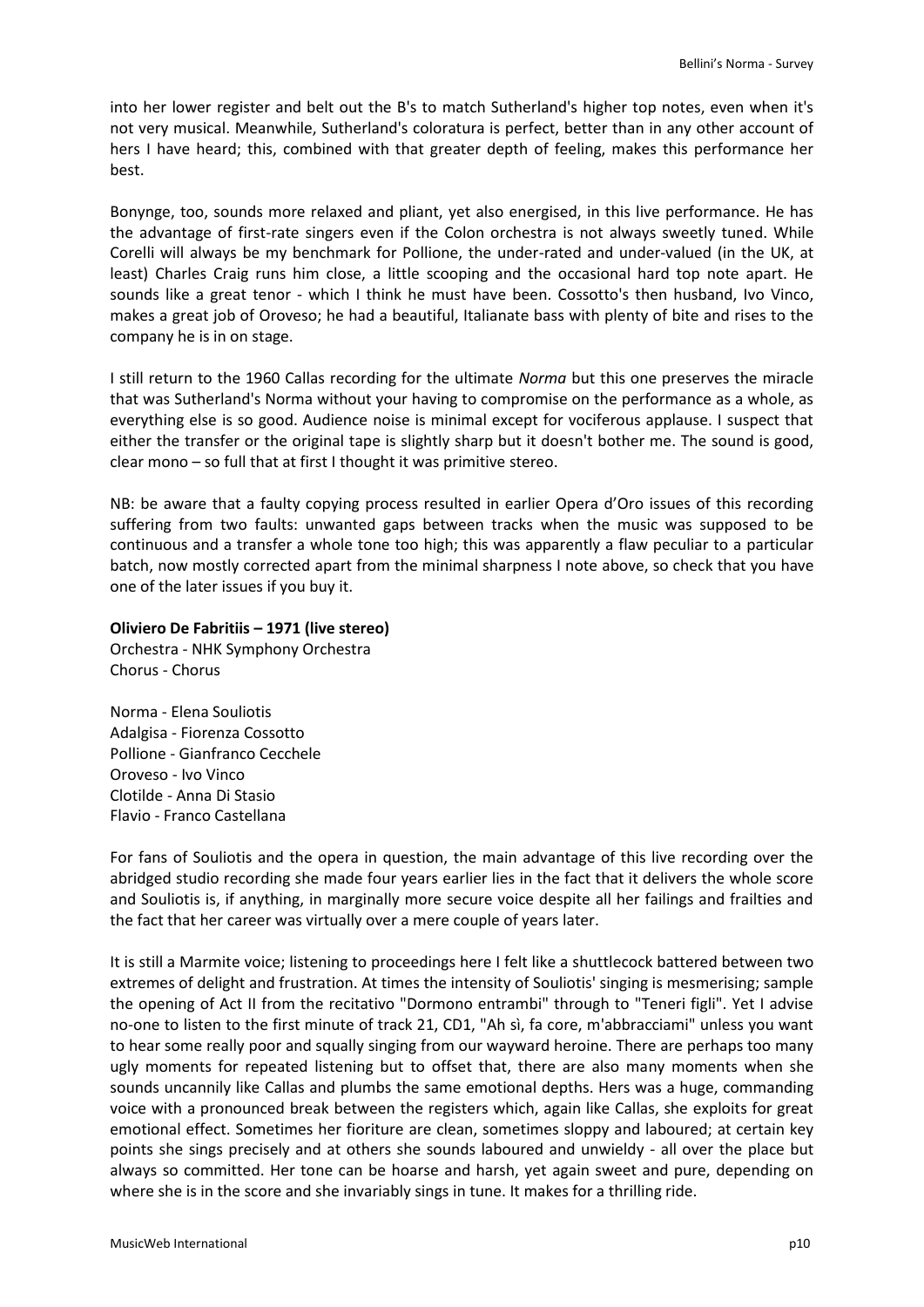It helps that she is accompanied by a distinguished cast, headed by the great Fiorenza Cossotto, repeating a role which was her mainstay throughout the 60's and 70's with a host of prime donne from Callas to Sutherland to Caballé. She is extraordinary; at the point referred to above at the end of Act I when Souliotis fouls up, she repeats the same musical phrases immaculately like a singing lesson. Her top notes tend to be better, too, although to be fair the best of the singing here is in the duets when Souliotis is on song; "Mira, o Norma" is exquisite.

To complete this trio of can belto singers we have baritonal tenor Gianfranco Cecchele, singing in a wholly reliable, stentorian and unvaried manner, rather like a slightly sub-par Mario del Monaco at his best. I don't mean to be snide; he's very good and had the misfortune to be overshadowed by a glut of great Italian tenors in his day. He is sometimes a bit clumsy but prolific of voice and a match for his ladies.

Ivo Vinco makes a fine job of Oroveso - always a bit of a bore - with his clean, incisive bass. The La Scala forces under de Fabritiis - a conductor very experienced in this opera - are excellent here in Tokyo. Unfamiliarity with operatic conventions results in some ill-timed audience applause which is increasingly edited out at the opera progresses, but the stereo sound is really first rate for a live recording and there is otherwise virtually no noise from the audience.

#### **Richard Bonynge – 1972 (live mono) Gala**

Orchestra - San Francisco Opera Chorus - San Francisco Opera

Norma - Joan Sutherland Adalgisa - Huguette Tourangeau Pollione - John Alexander Oroveso - Clifford Grant Clotilde - Gwendolyn Jones Flavio - Erik Townsend

There are several great live performances of *Norma* to be found on the Gala label. None of them is, in my view, preferable to the later Callas studio recording, but they are excellent second or supplementary sets. A preference very much depends upon the kind of voices you like; I admire Sutherland enormously and here she is found at her very peak, singing superbly in the higher keys rather than the versions transposed down a tone as preferred by most singers who undertake this cruelly taxing role. She is here partnered by first rate singers - not the usual suspects but they are wholly up to the demands of their roles. John Alexander sings better than I have ever heard him elsewhere (including the studio version of ten years earlier); he has real steel in his voice. Tourangeau employs her impressive range and booming lower register to characterise Adalgisa formidably without making her seem matronly; she makes some rather grinding gear changes between registers, but it is nonetheless an exciting sound - and she matches Sutherland note for note in the passages sung in thirds, complete with a great top C. I always enjoy Clifford Grant's splendid bass. The sound is not that wonderful for so comparatively recent a recording - a bit boxy and limited - but it is perfectly listenable. This set is available ridiculously cheaply and commemorates what was obviously a great occasion at the San Francisco opera.

#### **Carlo Felice Cillario – 1972 (studio stereo) RCA**

Orchestra - London Philharmonic Orchestra Chorus - Ambrosian Opera Chorus

Norma - Montserrat Caballé Adalgisa - Fiorenza Cossotto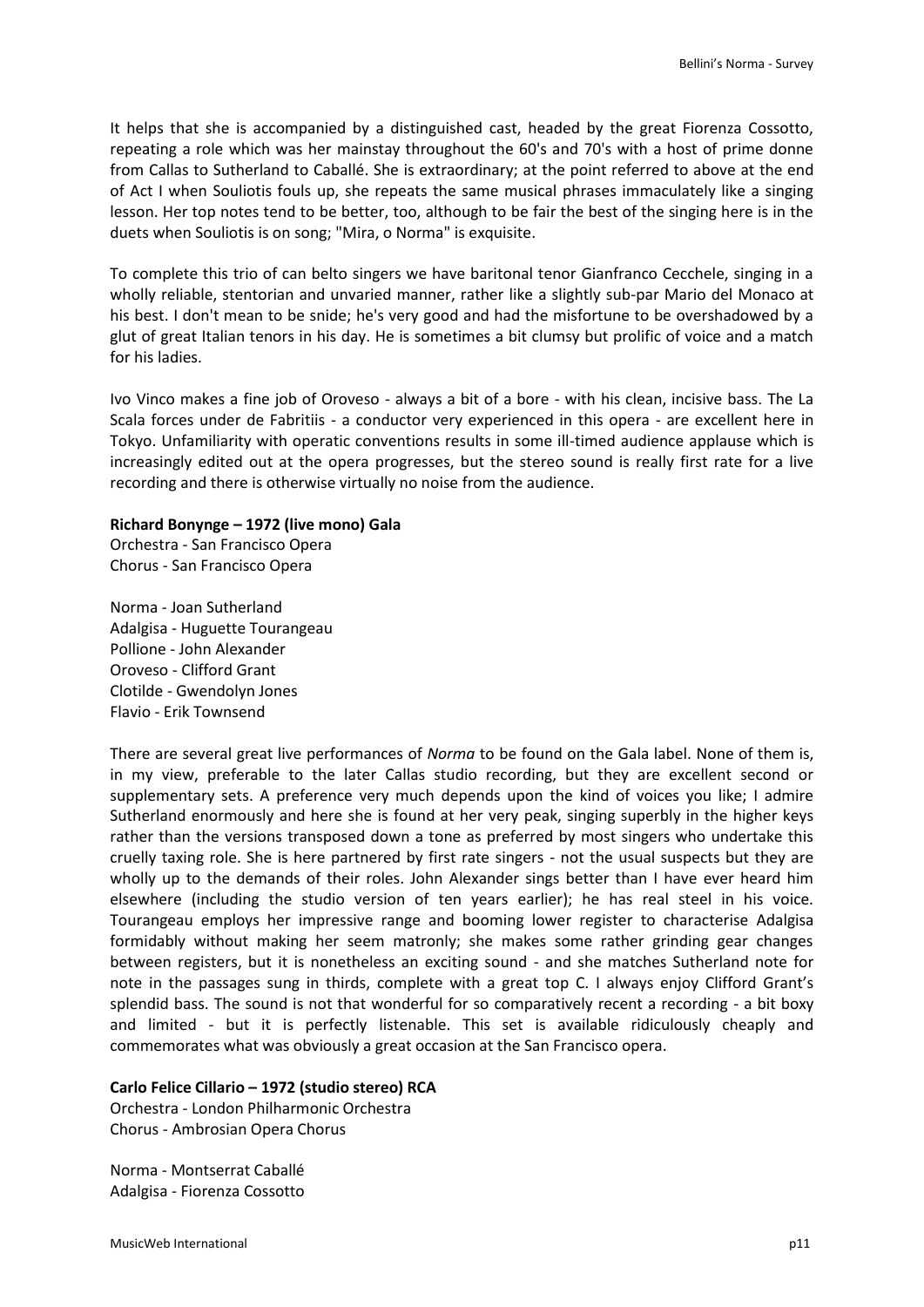Pollione - Plácido Domingo Oroveso - Ruggero Raimondi Clotilde - Elizabeth Bainbridge Flavio - Kenneth Collins

This is a complete recording of *Norma*, without the usual stage cuts which disfigure most other recordings including all of those featuring the singer who is for many the ultimate High Priestess, Maria Callas. The cuts are not large but for completists that is recommendation enough, especially given the starry nature of the 1973 cast.

However, the singing per se is good enough reason to acquire it, even if there is for me some small taint of the assembly line approach to recording which could afflict the industry in its heyday, when complete recordings were being churned out with gay abandon to a receptive and increasingly affluent LP market. There is no doubt, for example that there is more excitement, glamour and allure to be found in Caballé's live recording a year or so later when she faces down the Mistral in Orange, partnered by Jon Vickers, but the sound there is nowhere near as good, of course and as a studio recording this one could hardly sound better for its era. It is on three CDs when it could have been fitted on to two, has been well remastered and comes with a libretto which for some reason ascribes four Acts to the opera (it has but two) and gets confused about the scene numbers; never mind.

Not everything about Caballé's singing is ideal, she can sound generalised compared with Callas' exquisitely subtle and thrillingly dramatic word-painting and when she sings forcefully her tone can turn harsh and some of those irritating little glottal catches intrude, but of course her floated, soft singing is a dream. Domingo is in youthful, sappy voice, only just squeezing out his one top C in his opening aria but otherwise very acceptable, if hardly as visceral as Corelli or Del Monaco. Cossotto as Adalgisa consciously and effectively softens her naturally big, brazen tone in order to convey her naivety and vulnerability; she blends well with her co-star in those vital duets, although in "Opera on Record", reviewer Andrew Porter waspishly but not entirely inaccurately describes their partnership as the sound of "two big, healthy girls jogging along in full, splendid cry"! Raimondi is a fine Oroveso, a little lighter than the usual bass in that role but affecting and authoritative. The two British supporting singers are ideal, especially Kenneth Collins as Flavio, who was a celebrated tenor in his own right.

Cillario's conducting is unobtrusive and he gives his singers space to bring out the beauty of Bellini's long, legato line. The Ambrosian Chorus - ubiquitous in major label recordings for twenty years from the mid-sixties onwards - do their usual impeccable job.

## **James Levine – 1973 (studio stereo) Deutsche Grammophon**

Orchestra - New Philharmonia Orchestra Chorus - John Alldis Choir

Norma - Beverly Sills Adalgisa - Shirley Verrett Pollione - Enrico Di Giuseppe Oroveso - Paul Plishka Clotilde - Delia Wallis Flavio - Robert Tear

Sills comments about some parts of the role "making her want to giggle" might suggest too lightweight and flippant an approach to it; furthermore, her decision to sing her arias, like Sutherland, in the original higher keys and to adopt very slow tempos, in combination with bird-like timbre of her lyric coloratura soprano means that to some ears she will sound all wrong as Norma. The slight beat in her voice is not too pronounced and does not bother me, especially as she sings so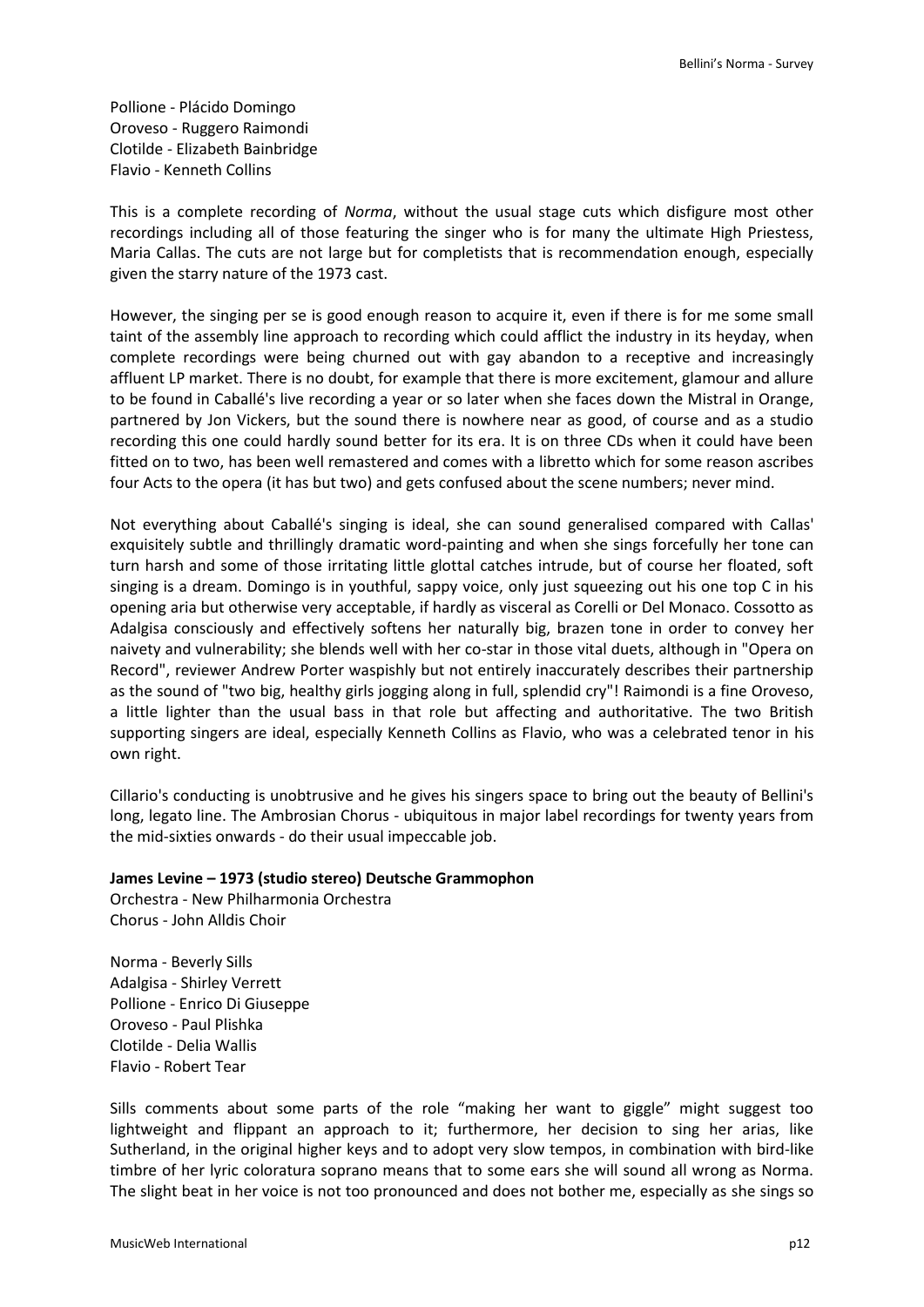intelligently. Despite not having the largest voice, she sang the role live successfully – she, too was very instrumental in the bel canto revival - and displays exceptional breath control and agility, even if she has little of the gravitas Sutherland brings to her portrayal; her forte is melancholy and pathos. It helps that she is partnered with Shirley Verrett, who, like fellow mezzo Grace Bumbry, eventually sang the title role herself when she moved up into dramatic soprano roles, and has a nicely contrasting sound which nonetheless blends well.

I cannot help feeling that those very slow tempi are rather laboured and self-conscious and prevent the music from generating sufficient drama and momentum, for all that the singing per se is lovely and it is a pleasure to hear singers whose intonation is so accurate; so often it can be hit and miss in *Norma*. However, the pace picks up in duets like "Si, fino all'ore", sung in the original F major rather than a tone down as we usually hear it; Verrett copes well with that higher key but brings a grave, steady beauty to her own arias, again delivered at a slow tempo. In truth, the more I listen to them, the more I enjoy luxuriating in the sheer beauty of their sound but I can't really defend Levine's leisureliness which at times becomes lugubriousness.

On the staff side, the casting is less impressive. Enrico Di Giuseppe has a smaller, lighter tenor than we have become accustomed to, even though he is probably closer to what Bellini would have heard. His low notes are weak and his plaintive, nasal timbre is of no great distinction. Paul Plishka is much better but he hasn't the rolling splendour of the best Italian basses.

The sound is excellent and the New Philharmonia plays elegantly. Sills fans will want this for her exquisite singing but she does not scale the tragic heights as do the greatest exponents of the role and the ensemble does not match the best recordings.

## **Giuseppe Patanè – 1974 (live mono) Opera d'Oro**

Orchestra - Teatro Regio di Torino Chorus - Teatro Regio di Torino

Norma - Montserrat Caballé Adalgisa - Josephine Veasey Pollione - Jon Vickers Oroveso - Agostino Ferrin Clotilde - Marisa Zotti Flavio - Gino Sinimberghi

OK; let's be positive and start with the good news: this enshrines the most wondrous performance of Caballé's career. Her melismata, breath control, diction, downward runs and sheer beauty of tone are indeed things of wonder. Something about the prospect of cancellation, once the Mistral began to whip down the Rhone valley, inspired her to become one with the elements and deliver an elemental interpretation. The gale chilled the audience and audibly buffets the microphones. You may see Caballé on the video (either on YouTube or you may buy the poor-quality DVD), standing immobile and braced against the wind, yards of chiffon billowing behind her and singing as if she were in the comparative comfort of a recording studio but upping the intensity and volume of her voice as if to defy the wind to carry her voce away. Her legendary floated pianissimi are often in evidence yet always audible; her delicacy is breath-taking yet there is power aplenty when she furiously denounces the faithless Pollione. This is nonetheless a gentler, more feminine Norma than Callas gives us; on these discs the scene in which she briefly contemplates stabbing her own children is cut but I believe it is extant on the filmed version. However, I also recall reading that it was sometimes excised from her performances of *Norma* because she played the kind of woman who could not conceivably contemplate committing such a dreadful act; be that as it may, this is a characterisation for posterity.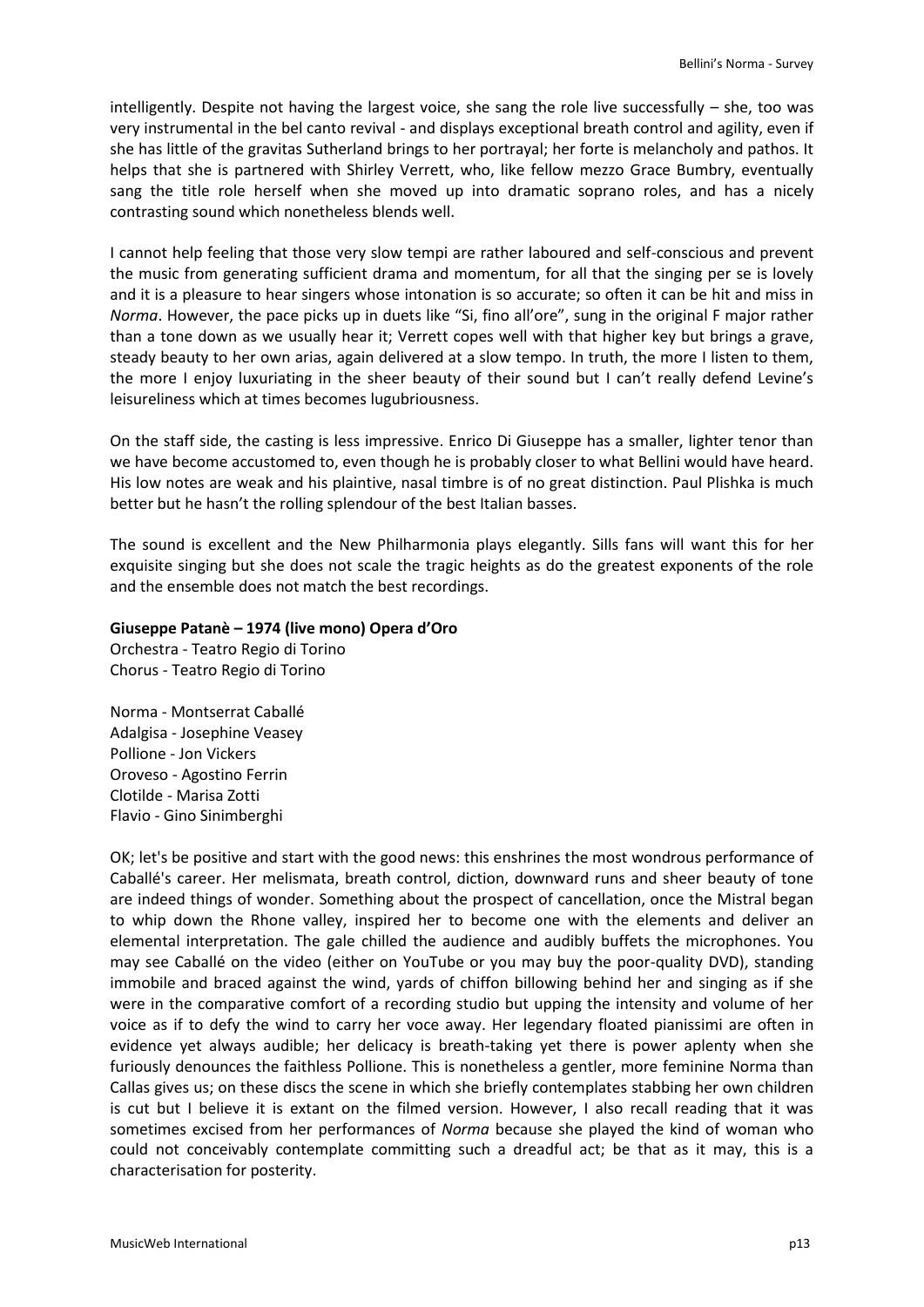Her interpretation is complemented by a powerful, virile, but somehow likeable Pollione from Vickers. He does not take the thrilling top note options like Corelli but comes across as less of a thoughtless cad. The ever-under-rated Josephine Veasey is a plausible and musical Adalgisa and the supporting cast is fine. Conductor Patanè performs the near impossible feat under the conditions of mostly keeping it all together despite a few disjunctures between orchestra and singers and he never lets proceedings drag.

So, the bad news? Mostly the cut mentioned above and above all the hollow mono sound, of course: it sounds for much of the time as if the singers are in a wind tunnel. The boomy, echoing acoustic is not just the result of the performance taking place in the Orange amphitheatre; it's just done on poor equipment. (Opera d'Oro gives the location of this recording as being Torino; of course, it isn't but that is the origin of the orchestra and chorus.)

This isn't one for audiophiles or opera neophytes but all canary-fanciers will want to own it.

# **Carlo Felice Cillario – 1975 (live mono) Gala**

Orchestra - San Francisco Opera Chorus - San Francisco Opera

Norma - Cristina Deutekom Adalgisa - Tatiana Troyanos Pollione - Robleto Merolla Oroveso - Clifford Grant Clotilde - Janice Felty Flavio - Gary Burgess

Tempted into trying this by some enthusiastic reviews, I find my own enthusiasm for it to be tempered by some drawbacks which its admirers seem not to hear or remain untroubled by. The main issue here for me is Deutekom's tuning. She has a surprisingly strong powerful voice for a singer who was a famous coloratura and sang lyric roles such as the Queen of the Night to great acclaim (as per her account in Solti's earlier *Magic Flute*), especially in her lower register. She attacks the music with real confidence and vigour. The warbling vibrato which bothers many is not too obtrusive here but there is an odd change of gear in her vocal production as the voice ascends and in the mid-range the vibrato seems to be permanently centred under the note to produce an effect decidedly flat and I'm afraid I find it painful to listen to for all her accomplishment. Indeed, in the famous duet with Adalgisa in which the singers shadow each other in thirds Deutekom pulls Troyanos down with her to end very flat indeed, nearer a B than the tonic C. That's a negligible flaw in a live performance but again makes for uncomfortable listening. I admire so much that Deutekom does: the delicacy and poise of her soft singing and the clarity of her divisions - but I cannot get over her intonation.

Troyanos' velvety sound is a real bonus; what a lovely singer she was, and here she is more impassioned than was sometimes the case with an artist who could be temperamentally cool. The other vocal treat here is Clifford Grant's rich, flexible bass with its distinctive timbre.

The Pollione - a second rank tenor now largely forgotten - is a crude, unsteady belter without much tonal allure and an effortful production; too many better tenors come to mind when he is pounding away: Corelli, Del Monaco, Vickers, even Charles Craig and John Alexander.

The sound is tolerable mono, perfectly listenable without too much distortion and some wibbling background noise/print-through on the tape. The conducting is unexceptional/unexceptionable and workmanlike without subtlety. Not for me; I offloaded this one.

## **Michael Halász – 1977 (live mono) Dynamic**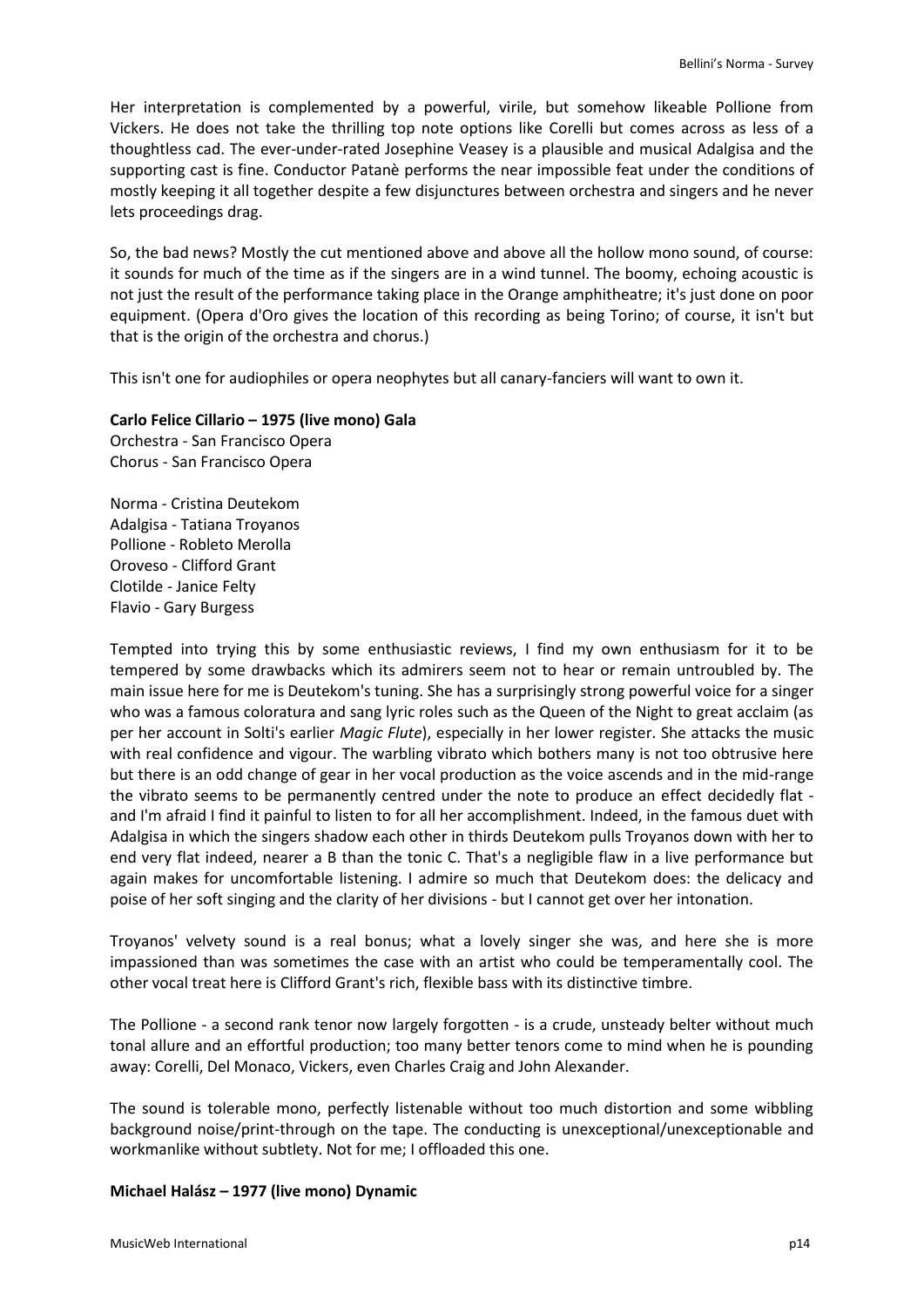Orchestra - Orchestra Sinfonica di Bari Chorus - Amici della Polifonia - Voce per la Musica

Norma - Grace Bumbry Adalgisa - Lella Cuberli Pollione - Giuseppe Giacomini Oroveso - Robert Lloyd Clotilde - Eugenia Cardano Flavio - Paolo Todisco

The mono sound here is rather hollow, with some wavering, background twittering and drop-outs in the tape, but it's tolerable.

Obviously, the main interest here is Grace Bumbry's brief assumption of the title role in her dramatic soprano phase; she soon reverted to Adalgisa, but the first impression we receive is of Robert Lloyd's sonorous, strongly sung Oroveso. The under-recorded Giacomini, too, makes an impact with his large, bronze tenor; he is a singer to revival Corelli for amplitude of tone but he eschews some top notes and can be rather unvarying in his delivery, rarely attempting beneath mezzo-forte. Lella Cuberli sings a capable Adalgisa of no great distinction.

Ensemble and synchronisation among the soloists and chorus can be precarious, the orchestra has its share of rough moments and bloopers and Halász' conducting is rather stolid and uninspired. Despite some lovely moments from Bumbry, such as the last scene where the lie of the music, as in "In mia man", most suits the darker colour of the centre of her voice, one gets the impression that she hasn't fully digested the part (her coeval and possessor of a similar voice-type, Shirley Verrett, made the transition more successfully). There is no question whether Bumbry has enough voice; she sings a strong, direct, rather formidable Norma mostly without great nuance and occasionally her vibrato becomes obtrusive. Ultimately, this performance emerges more as an enjoyable sideshow of historical interest compared with the most gripping competition.

## **Riccardo Muti – 1978 (live mono) Myto, Legato Classics**

Orchestra - Teatro Communale di Firenze Chorus - Teatro Communale di Firenze

Norma - Renata Scotto Adalgisa - Margherita Rinaldi Pollione - Ermanno Mauro Oroveso - Agostino Ferrin Clotilde - Giuseppina Arista Flavio - Giancarlo Turati

In good, clean, if limited, mono sound (but a muttering prompter is constantly audible) this recording immediately makes a good impression with an energised overture followed by the entry of Ferrin's imposing bass. Ermanno Mauro will be no-one's favourite Pollione; he is similar to Prevedi above in that he is rather stentorian and unvaried, without finesse but able to encompass the notes - and to his credit he takes the top C in his opening aria powerfully, head on – then ducks the concluding top note in "Meco all'altar". Scotto is in vibrant voice – better than in her studio recording for Levine the following year – always tending towards the harsh and flapping at volume above the stave but also enlivening the text and singing out fearlessly. Some of her coloratura work is impressive and she also produces some lovely pianissimo and portamento effects to rival Caballé. I find her arty, artful manner in "Casta diva" too close to crooning, however, and there is a suspicion of her being under the note throughout as a result of the lack of support in her tone. Rinaldi's lyric soprano in insufficiently differentiated from Scotto's - there is a reason why the role is usually given to a mezzo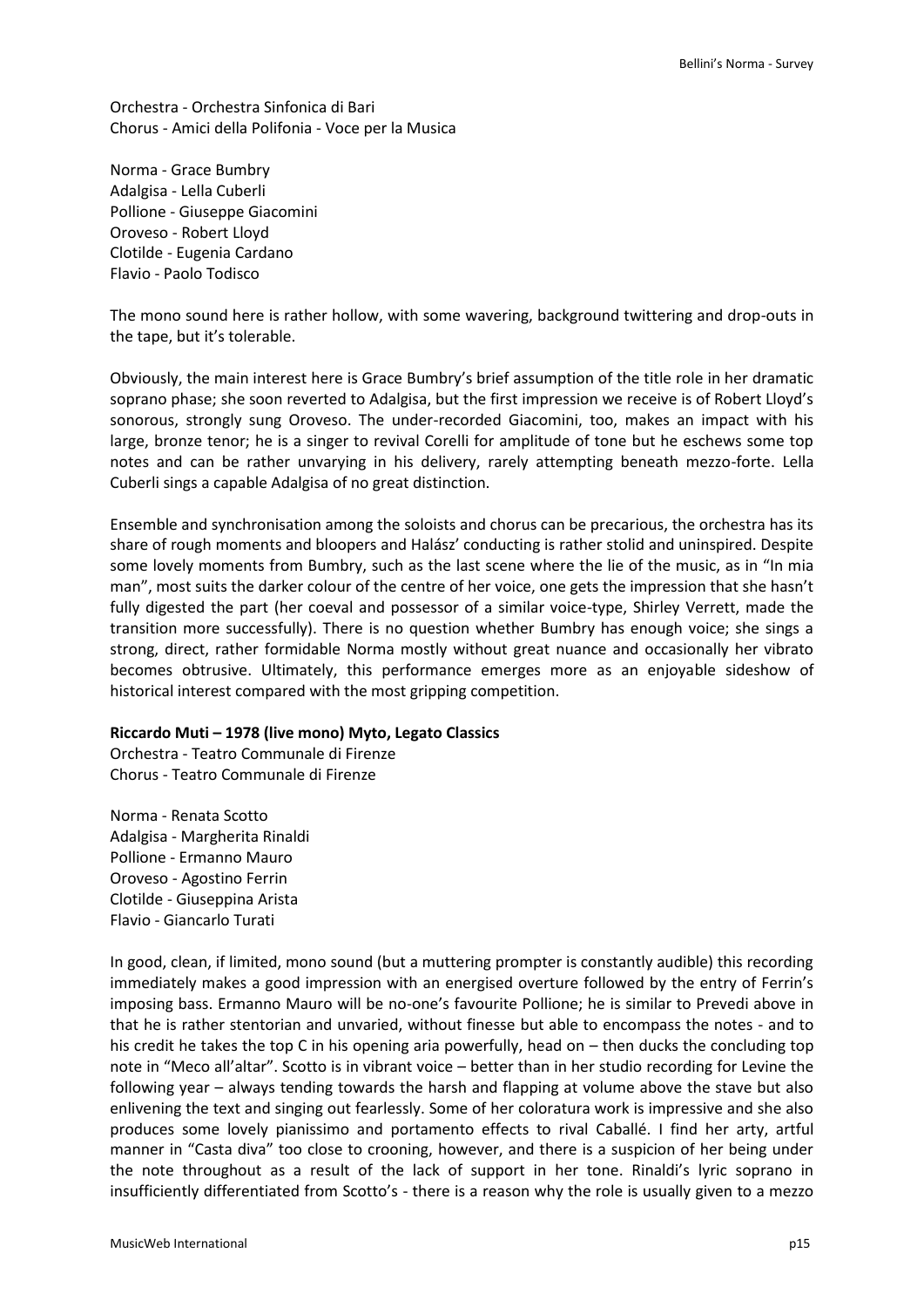even though the indications are that Giulia Grisi, who created it, was a lyric soprano – but she sings most feelingly, sounds more like a young girl than many a tough mezzo, and there are some interesting moments when her voice soars above Scotto's as per the original score. This recording contains some lovely things but ultimately emerges as a bit anonymous, lacking the charisma and distinction of the best versions.

## **Paolo Peloso – 1978 (live mono) Gala**

Orchestra - San Francisco Opera Chorus - San Francisco Opera

Norma - Shirley Verrett Adalgisa - Alexandrina Milcheva(-Nonova) Pollione - Nunzio Todisco Oroveso - Clifford Grant Clotilde - Gwendolyn Jones Flavio - Barry Busse

As you might expect, given that she had a voice that could sing practically anything, Shirley Verrett makes a strong, positive Norma and here she sings out confidently in live performance – no fudging or nudging but every note hit head on and cleanly articulated, although don't look for much vocal nuance in the form of anything floated or piano. Her range is extraordinary: she has a secure top C, her lower register has a Callas-like bite and she enunciates the text clearly - but with a peculiar tendency to distort the "e" vowel, turning it into an "I", so "queste" becomes "quiste" and "terra" is "tirra". In many respects, she is similar to her great Afro-American, mezzo-soprano coeval Grace Bumbry, who made the same upward transition but wisely abandoned the role much sooner than Verrett, who is more comfortable there and kept it in her repertoire from 1976 right towards the end of her career., singing it for the last time in Messina in 1989.

Her co-singers make a surprisingly strong team, given that they do not feature the biggest names. Booming Australian bass Clifford Grant is superb – as he is in virtually everything I have heard him in. The young Bulgarian Alexandrina Milcheva is equally excellent, with a warm, rich, even mezzo, ringing top notes and a timbre reminiscent of Tatiana Troyanos. She blends well with Verrett; it's a pity that they go flat in the a cappella coda to "Oh! rimembranza!"

Pollione is sung by the Neapolitan tenor Nunzio Tedesco, a singer unknown to me, now retired and apparently largely forgotten today but he had a good career, He has a strong, incisive tenor of the Bonisolli type and is never in danger of being drowned out by Verrett's voluminous soprano falcon/sfogato. His vibrato is rather too pronounced but the volume and firmness of tone are welcome, even if, in line with this performance as a whole, refinements are few.

I really like the contribution of conductor Paolo Pelosi – again, an artist previously unknown to me he does everything right, giving his singers rein when they need it but always driving the performance forward.

This is a grand, large-scale performance which deserves wider circulation. It's not subtle and the sound is merely acceptable, but it enshrines some great singing.

## **James Levine – 1979 (studio stereo) Sony**

Orchestra - National Philharmonic Orchestra Chorus - Ambrosian Opera Chorus

Norma - Renata Scotto Adalgisa - Tatiana Troyanos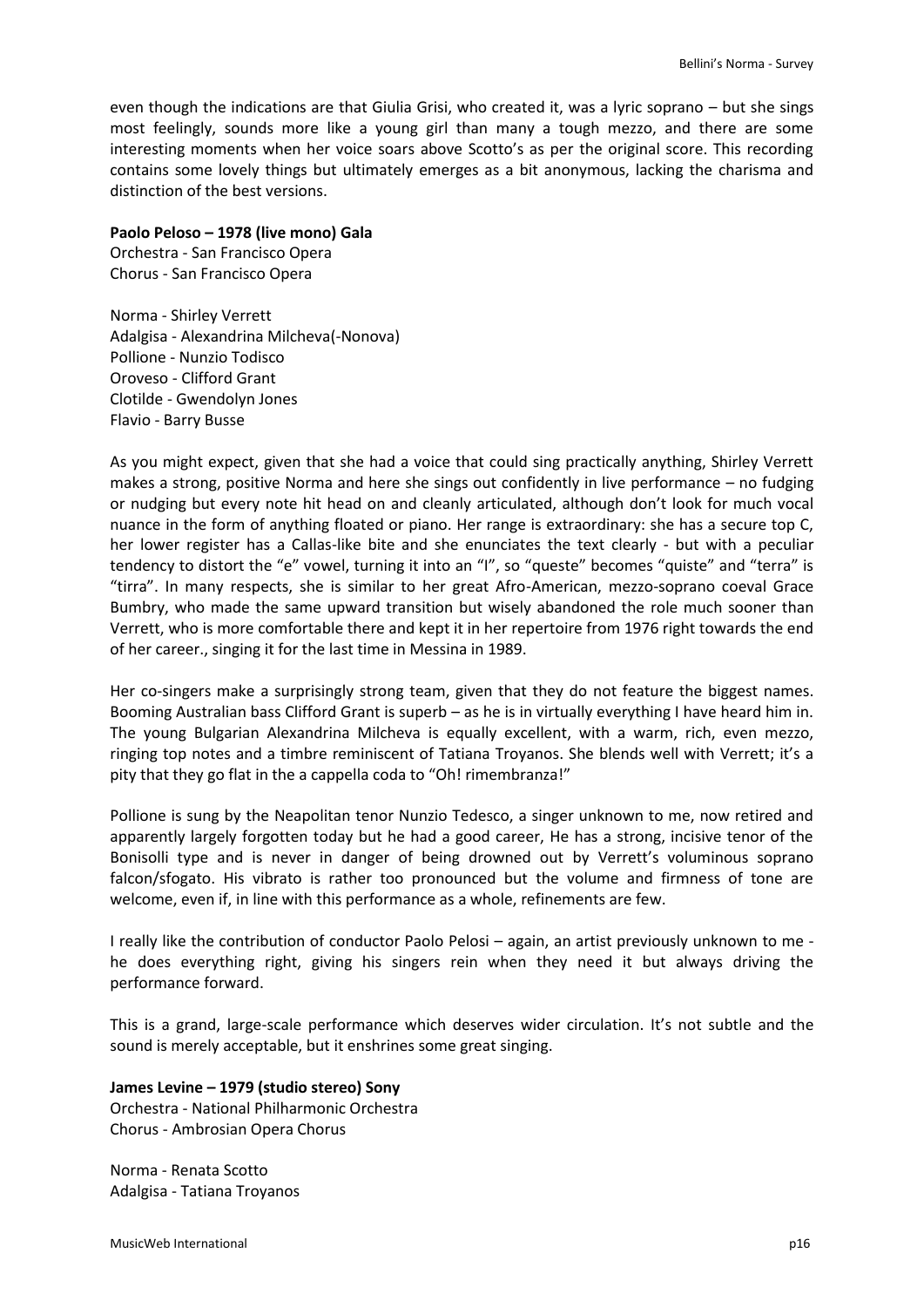Pollione - Giuseppe Giacomini Oroveso - Paul Plishka Clotilde - Ann Murray Flavio - Paul Crook

This recording is promising in many ways: it restores many cuts, including passages where Adalgisa's line is higher than Norma's, the original ending to the first Act and some additional music in the famous duet "Mira, O Norma"; it is studio-made and in excellent stereo sound; it fields a superb orchestra and chorus; its distinguished cast of singers includes favourite, velvety mezzo Troyanos and the under-recorded Giacomini; finally, it is conducted by a young James Levine in typically energised, up-and-at-'em mode, giving full rein to the proto-Romantic sweep of the music but less inclined to wallow than in his other studio recording six years earlier with Sills.

Plishka, too, is more resonant and imposing than for Levine in that earlier recording and his Italian is excellent, even if a slight cloudiness in his tone is not so "Italianate". Giacomini, too, doesn't have the squillo ideally heard in a Pollione, but his hefty tenor is big and handsome without a hint of bleat or wobble and an attractively fast, flickering vibrato; he makes a good job of his opening aria, whacking out a slightly effortful but convincing top C and sounding like a proper military Roman, not the potboy we sometimes get from weedier tenors. His vocal production does not lend itself to great tonal variety but it's still a pleasure to listen to such a virile sound; the contrast when tenor Paul Crook squeakily announces Norma's arrival is comical.

Troyanos is ideal as Adalgisa because although her mezzo-soprano is rich and honeyed, the Supervialike fast vibrato makes her sound young, nervous and vulnerable, not a vengeful termagant. She a mellow lower register but a light, easy top range, enabling her to encompass those aforementioned higher-lying lines.

You might have noticed that I have left my assessment of Scotto to last. As ever, you can hear how much she consciously or unconsciously modelled her Norma on Callas. There is a lot of edge and glottal catch in her tonal emission which can catch both the microphone and the ear ungratefully and, as ever, top notes spread, but the floated pianissimi are intact and her passion and commitment are never in doubt. "Casta diva" is decidedly better than in her live recording under Muti from the previous year but the pulsed and squeezed sustained top A is frankly ugly and the cabaletta, transposed down a tone, is clumsy, especially from a singer who previously specialised in coloratura roles. She improves after that but there are still some harsh and squally moments.

If the central performance were more consistent, this would be a more recommendable option.

## **Richard Bonynge – 1984 (studio stereo) Decca**

Orchestra - Welsh National Opera Chorus - Welsh National Opera

Norma - Joan Sutherland Adalgisa - Montserrat Caballé Pollione - Luciano Pavarotti Oroveso - Samuel Ramey Clotilde - Diana Montague Flavio - Kim Begley

Sutherland had just turned 58 at the time of her second studio recording, so it is fair to note that her voice had lost some of its resonance in its middle and acquired something of a pulse, but it was still a thing of wonder and beauty. The cast assembled around her could hardly have been bettered. Pavarotti's youthful glory years, too were behind him but he was only in his late forties and his voice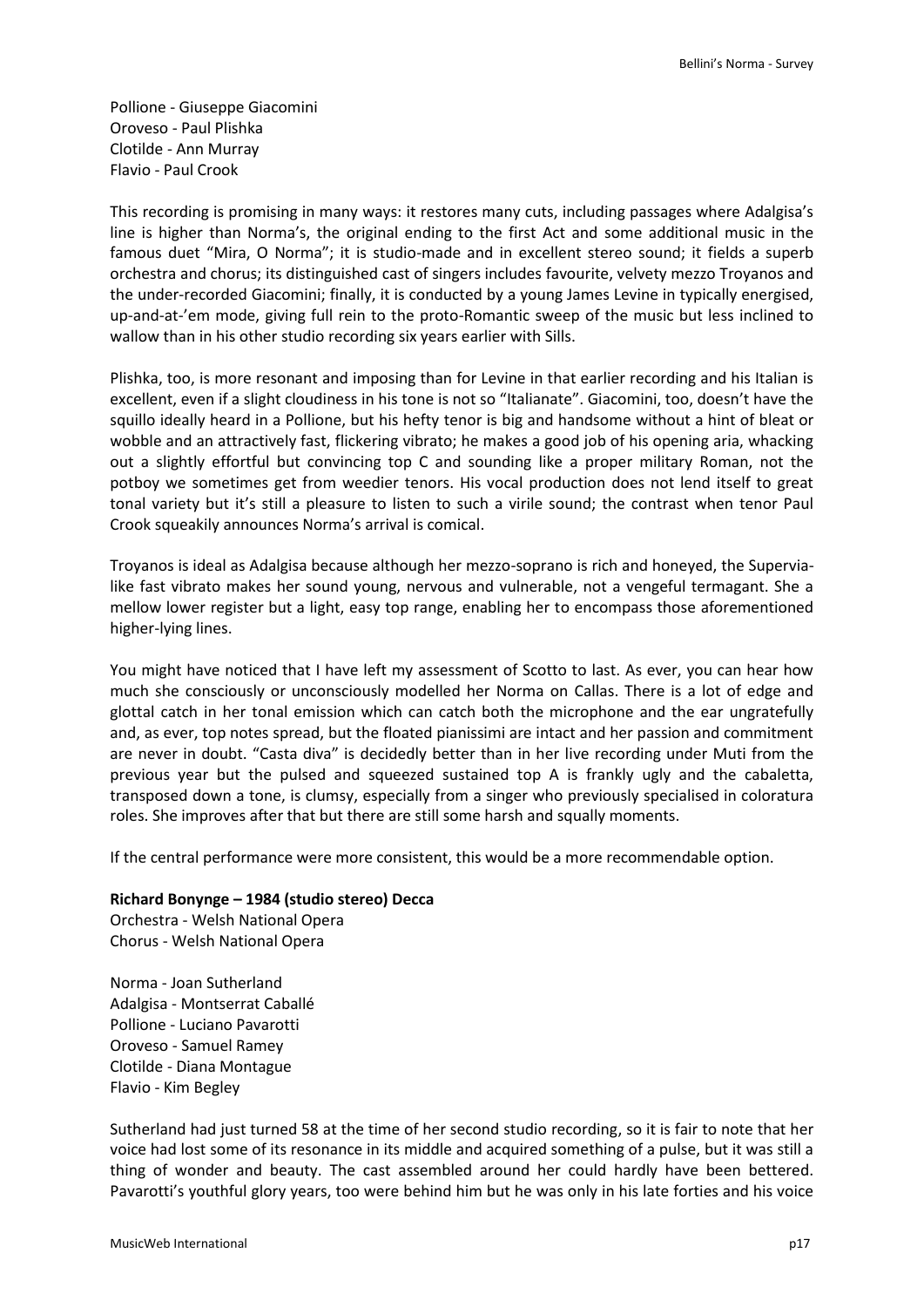was still resplendent. Additional interest is provided by the fact Caballé, a true soprano - and a great one, too – is singing Adalgisa - and a soprano Adalgisa appears to have been Bellini's original intent. Ramey was the basso cantante du jour and even the very minor roles of Clotilde and Flavio are sung by the excellent Diana Montague and Kim Begley respectively. We hear lovely playing from the WNO, relaxed, flexible conducting from Bonynge and the usual first-rate Decca sound and the off-stage band effects are neatly managed. The original issue was on three CDs with an introductory essay, a synopsis, illustrations and a four-language libretto to complete a prestige project; the re-issue offers an online libretto.

Samuel Ramey's Oroveso is a little lighter than normal but his lean, resonant tone cuts through the chorus and orchestra. Pavarotti doesn't have the heft of Corelli or Del Monaco, but, like Ramey, the beauty and incisiveness of his timbre prove very satisfying and his careful inflection if the recitativo is a noticeable feature of his singing – pleasing from a tenor who was sometimes satisfied merely to "stand and sing". The top C is duly delivered without fuss. He benefits from Bonynge's sympathetic tempi and willingness to permit rubato in the phrasing, nor, contrary to some reports, does he sound bored or uninvolved.

Sutherland's voice is still clearly very large and flexible; the slight huskiness at its centre and encroaching beat do not really much compromise its beauty and it remains impressive. She does not sing her big arias in the original keys as she did twenty years earlier but the coloratura of "Ah! bello a me ritorna" is thrilling and the top C concluding the first scene and the top D at the end of Act 1 are still very much in place – indeed powerful and prolonged.

It is fascinating to hear how Caballé – a great Norma herself – adapts her voice to both the role of Adalgisa and to Sutherland's Norma. This is a performance full of vocal delicacy and textual nuance that shows up how plain some mezzos are in their delivery of the part; right from her first recitative, "Sgombra è la sacra selva", Caballé puts her mark on the role and creates a sympathetic, fully rounded character. I actually prefer her Adalgisa to her Norma and would go as far as to say that it is the best on record. To take but one example, her floated G flat on "Ah! perduta io son" is simply exquisite and such felicities abound. The duets between the two ladies are delectable and it is noticeable how crisp Sutherland's diction is here following her consonant-swallowing phase. Similarly, the great Act 2 trio "Norma! de' tuoi rimproveri" goes with a swing, actually benefitting from a tempo slightly more relaxed than usual.

Given the bad press this has received from some quarters, I had not expected my reacquaintance with it to be such a positive experience but I enjoy it very much and cannot agree that it was made too late in Sutherland's long career. I suggest that to experience her performance at its best, this recording should be played loud to recreate the undoubted impact of her voice in the theatre.

## **Giovanni Antonini – 2011-13 (studio digital) Decca**

Orchestra - La Scintilla Chorus - International Chamber Vocalists

Norma - Cecilia Bartoli Adalgisa - Sumi Jo Pollione - John Osborn Oroveso - Michele Pertusi Clotilde - Liliana Nikiteanu Flavio - Reinaldo Macias

Nearly everything about this recording is different, which is why I think it has almost to be considered as a thing apart from mainstream recordings.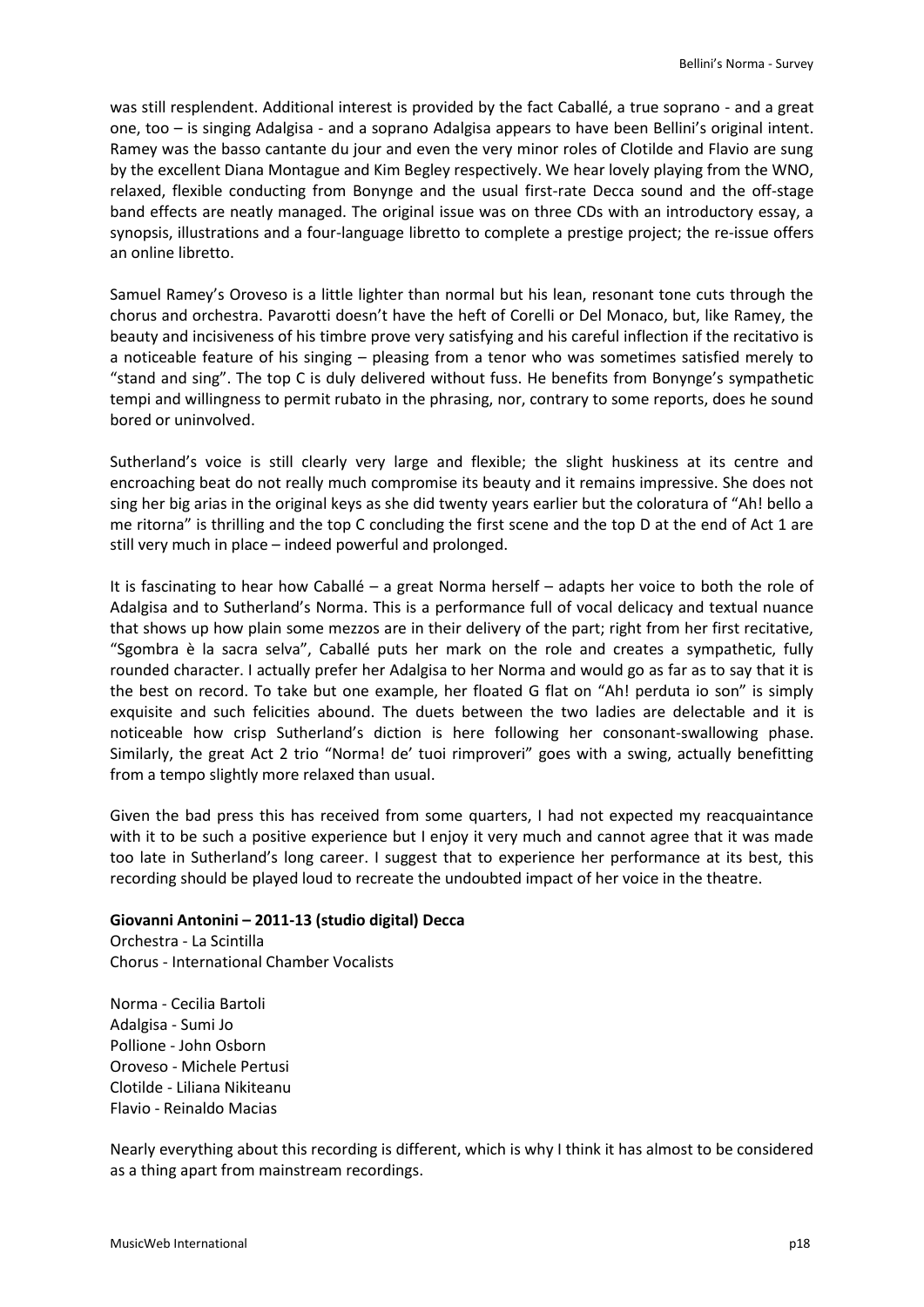First, its format: it is lavishly presented in bound, hardback book form with the CDs at each end, numerous photographs, many depicting Bartoli as a tousled, distraught Norma, some with heaving cleavage on display suggestive of verismo torment, several short essays and transcriptions of conversations, in three languages, explaining the rationale behind the edition used here, track listings, a synopsis and – mirabile dictum – a complete, quadrilingual (the original Italian, with English, French and German translations) libretto.

Secondly, the edition: it is the product of a critical study of the manuscript and other sources by musicologist Maurizio Biondi and conductor-violinist Riccardo Minasi, which attempts to re-create the authentic vocal style and instrumental sonorities of what would have been heard at the opera's premiere. Original instruments are employed, playing at 430Hz, about a quarter tone lower than modern pitch. Cuts dating back to the 1950's have been restored and some additional musical material has been inserted, including a coda extension to the chorus "Guerra, guerra" and additional solo verses in the confrontational trio ending Act 1. The return to a soprano Adalgisa and Bellini's original keys for her and Norma's music aims to restore the composer's concept. This is not, however, strictly speaking the first attempt to return to the original score; a performance on DVD was issued in 2001 using an edition prepared by scholar Philip Gossett and there are several precedents for a soprano Adalgisa, including Caballé, Margherita Rinaldi and Lella Cuberli as per above, but this is by far the most radical.

The result is a version sounding very different from traditional recordings: everything conspires towards producing a brighter, leaner sound. The period specialist orchestra, drawn mostly from the Zurich Opera, has gut strings, a recorder and a soft-toned, wooden transverse flute, harder timpani and natural horns; the voices are lighter, more flexible and agile in coloratura and repeats are ornamented and often surprisingly embellished; the conducting is swift and incisive, but Antonini employs rubato in slower passages.

So much for the facts; the question is, how good is it? Let me narrate my responses as the opera unfolds.

I am initially put off by the clangourous, echoing acoustic of the Swiss church recording location, and seems that microphones have been placed very close to sources to compensate for the reverberance, but the ear soon adjusts and obviously it suits the thrust of the enterprise as a whole. The buzzing timbre of the double basses and cellos, too, is disconcerting, but again, one adjusts and appreciates the novelty.

I am less impressed by Michele Pertusi's pedestrian, woofy Oroveso; his intonation and resonance go astray in the lower regions of his bass and one longs for the rolling ease of Siepi or Zaccaria. Nor do I like John Osborn's bleaty, throaty tenor; he sings with a permanently strangulated tone which cannot accommodate much variety of expression because of a fundamentally wrong vocal adjustment; hence the vibrato starts to flap and the sound sounds more and more restricted as he ascends. Like Pertusi, when he goes low, the notes disappear as he swallows his tongue – always a telling flaw. What I think Bartoli was aiming for when she hand-picked her associate cast was a tenor of the type typified by John Aler, another American now in his late sixties and presumably mostly retired, who has the flexibility and upper extension without the constriction. I was surprised when I read the following judgment in a review published in "Opera Today":

"Possessing one of the most thrilling voices heard in bel canto repertory during the last decade, American tenor John Osborn joins the ranks of recorded Polliones that include Franco Corelli, Plácido Domingo, and Luciano Pavarotti. In the context of this performance, it might be said that Mr. Osborn combines the best qualities of all three of these illustrious forbears."

I can only say that I derive little pleasure from Mr Osborn's petulant Pollione.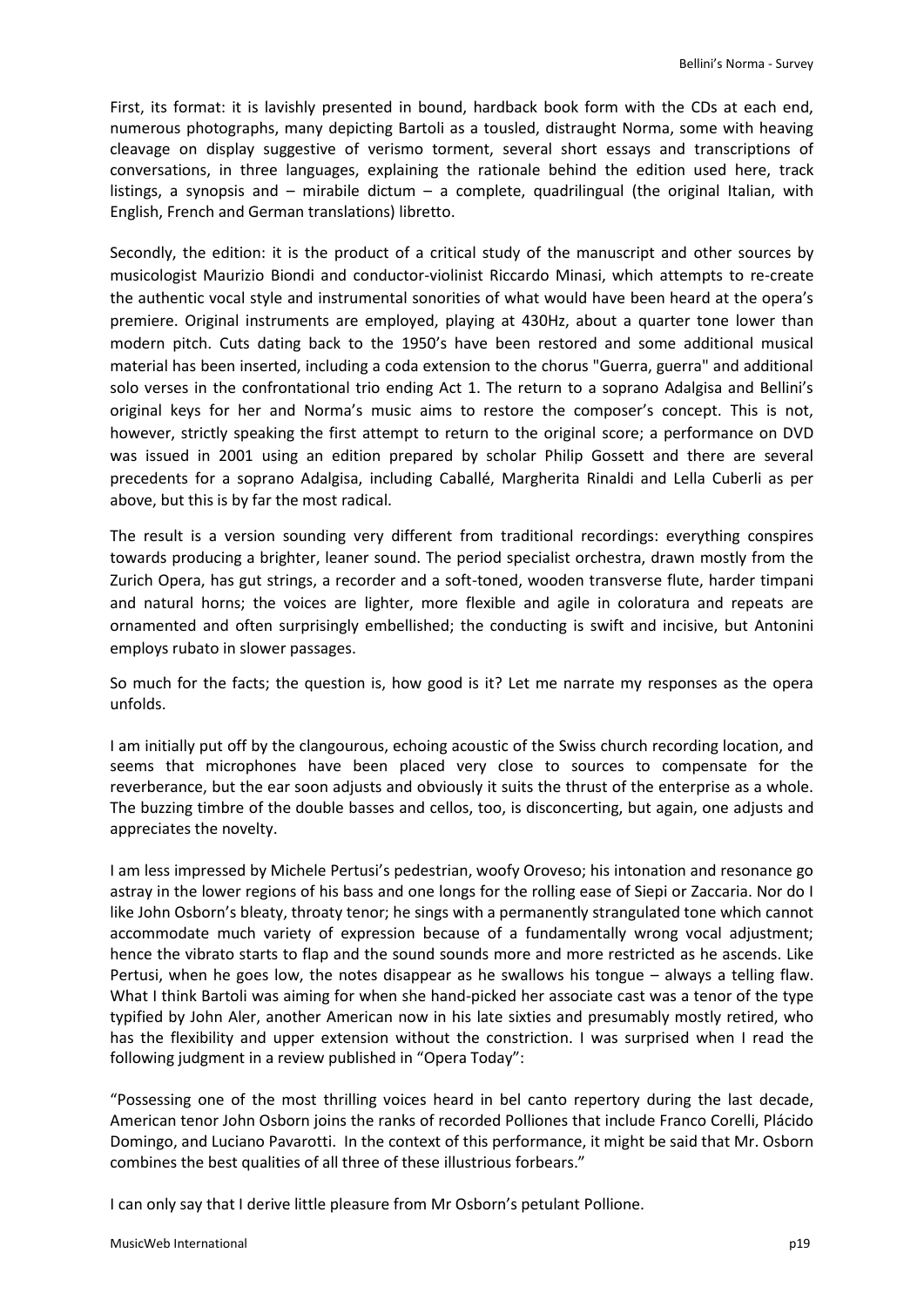So far so bad.

Enter Bartoli, enunciating her recitativo with trilled r's exploding like a Gatling on steroids and much busy huffing and puffing. She sings "Casta diva" very quietly, as she says in her notes, "sung as a prayer" and nothing wrong with that, especially as she preserves the legato winningly. The second verse is ornamented supposedly in accordance with what Bellini's diva would have been expected to do and it is rather beautiful; she certainly vindicates her assertion that a mezzo with an upper extension can encompass the role and I like the alternative, descending ending. Nonetheless, I have heard Bartoli live and know that her voice is not very big; the aforementioned close miking is in play and artificially exaggerates her carrying power, especially when she appears to drown out her fellow singers. Nor am I keen on the chorus basses groaning the lowest line in the background. Antonini scrambles through the reprise of the march acting as a postlude to "Ah! bello a me ritorna" as the best way to despatch such an embarrassing little tune, then makes a nice job of the gorgeous introduction to Adalgisa's "Deh! proteggimi, o Dio".

Sumi Jo is certainly more like the young, naïve victim of a wily seducer than some of the viragos who have belted their way in stentorian fashion through the role (think Horne or Cossotto at their most formidable); she sings with great pathos and delicacy and there is virtually no wear in her silvery but warm tone, even though she was nearly fifty at the time of recording. So it is all the more of a pity that she must soon be joined by her ardent Kermit who sadly still does not sound to my ears like the avatar of Corelli, Domingo and Pavarotti combined…

Miss Jo valiantly perseveres and provides much aural pleasure. Her Italian is superb and she is a fine verbal actor. How I wish she were adequately partnered. Still, she has plenty of duetting to do with Norma, so we move on.

It is odd that having extolled the desirability of rediscovering the characteristics of the true bel canto style, Bartoli her recitative opening the final scene of Act 1 with such verismo fervour and attack; it sounds mannered and over-worked - and the close miking exaggerates those faults. Surely more detached, imperious, Norma-as-goddess manner would have been preferable to the harassed harridan mode? "O! rimembranza!" inevitably sounds rushed to ears accustomed to a more flowing lyricism than Antonini permits but the autograph score is apparently marked "andante agitato" and the singing from both ladies is blissful. When Pollione bursts in with his bleated "Misera te! Che festi?" the spell is broken, and the tripping, oompah-oompah start to "Oh! di qual sei tu vittima" in combination with Osborn's unheroic whine nearly scupper the terzetto finale for good but the firebreathing Bartoli injects some starch into proceedings from "Perfido!" onwards with her intensity and rescues it.

There is a raw immediacy to the superb prelude to Act 2; I like everything about the way Antonini paces and plays the music; Bartoli picks up on the suspense of the moment and delivers a riveting narrative of her internal torment in "Dormono entrambi" and there is great pathos in her entrusting her sons to Adalgisa. "Mira, o Norma" is similarly delightful, both singers entwining their voices exotically but without artifice, vindicating the "less is more" approach which is not always the rule here."Sì, fino'all'ore" is very fast but thrilling; in fact, Bartoli gets better and better as the opera proceeds but then really throws away the pivotal line "Son io", where Callas makes so much of so little, then Osborn croons his rejoinder to her sublime "Qual cor tradisti".

What an odd experience of a mixed bag this recording is. I love certain things about this recording and if it had a better tenor I could bring myself to compromise and recommend it for its many virtues and refreshing surprises, but…